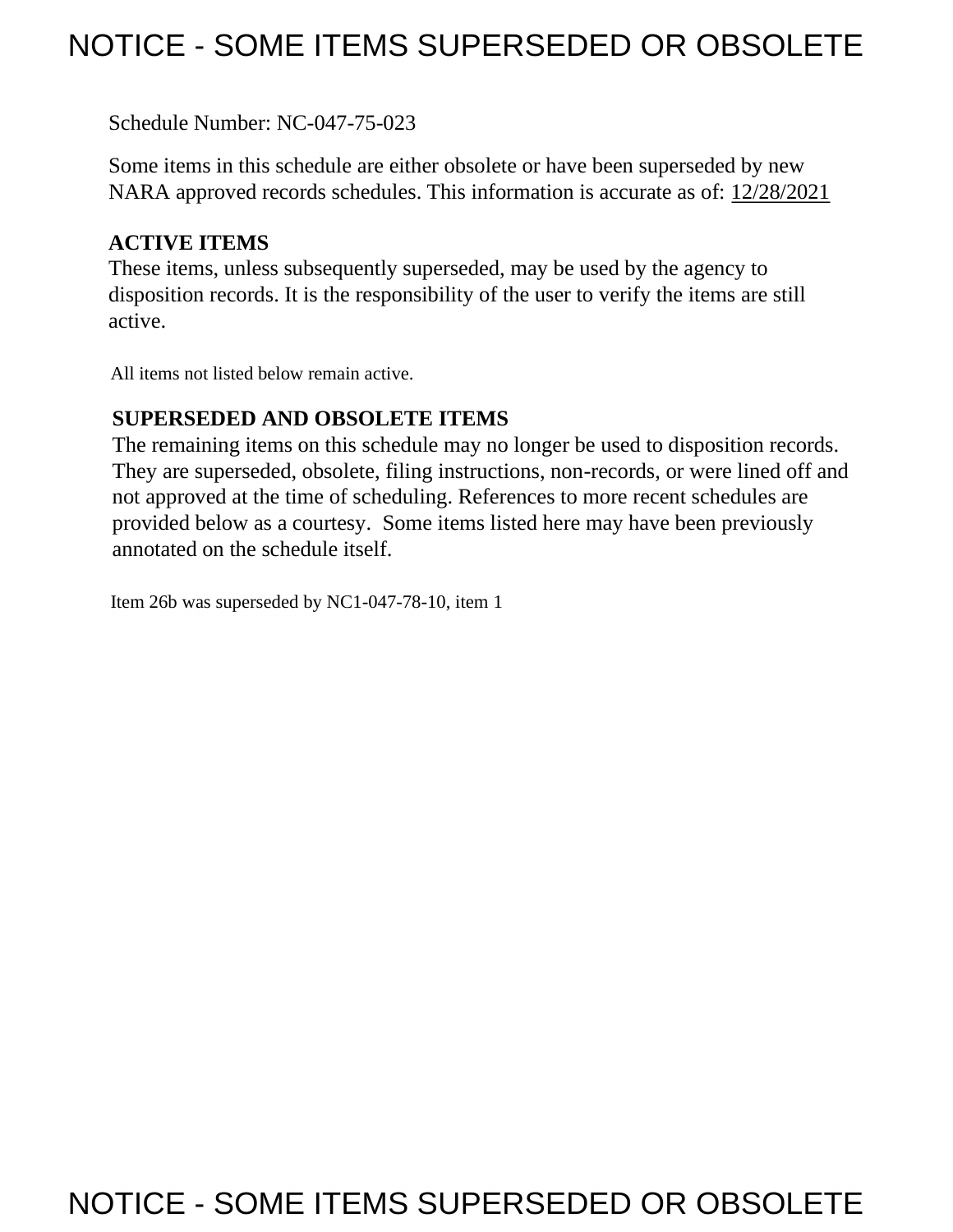| Standard Form No. 115<br>Revised November 1951 .                      |                                                 |                                |                                                                                                                                                                                                                                                                                                                                                                                                                                                                           |                                                                                                                                                                                                                                                                                                                                                                                                                                                                                                                                                                                                                                                                                                                                                                                                                                     |                                                                                                |                          |         |                           |  |
|-----------------------------------------------------------------------|-------------------------------------------------|--------------------------------|---------------------------------------------------------------------------------------------------------------------------------------------------------------------------------------------------------------------------------------------------------------------------------------------------------------------------------------------------------------------------------------------------------------------------------------------------------------------------|-------------------------------------------------------------------------------------------------------------------------------------------------------------------------------------------------------------------------------------------------------------------------------------------------------------------------------------------------------------------------------------------------------------------------------------------------------------------------------------------------------------------------------------------------------------------------------------------------------------------------------------------------------------------------------------------------------------------------------------------------------------------------------------------------------------------------------------|------------------------------------------------------------------------------------------------|--------------------------|---------|---------------------------|--|
| Prescribed by General Services<br>Administration<br>GSA Reg. 3-IV-106 |                                                 |                                | REQUEST FOR AUTHORITY<br>TO DISPOSE OF RECORDS                                                                                                                                                                                                                                                                                                                                                                                                                            |                                                                                                                                                                                                                                                                                                                                                                                                                                                                                                                                                                                                                                                                                                                                                                                                                                     | DATE RECEIVED                                                                                  | LEAVE BLANK              | JOB NO. |                           |  |
| 115-103<br>(See Instructions on Reverse)<br>P G=4                     |                                                 | <b>MAY 28</b><br>DATE APPROVED | 1975                                                                                                                                                                                                                                                                                                                                                                                                                                                                      |                                                                                                                                                                                                                                                                                                                                                                                                                                                                                                                                                                                                                                                                                                                                                                                                                                     |                                                                                                |                          |         |                           |  |
|                                                                       | TO: GENERAL SERVICES ADMINISTRATION,            |                                |                                                                                                                                                                                                                                                                                                                                                                                                                                                                           |                                                                                                                                                                                                                                                                                                                                                                                                                                                                                                                                                                                                                                                                                                                                                                                                                                     |                                                                                                | NC                       |         |                           |  |
|                                                                       |                                                 |                                | NATIONAL ARCHIVES AND RECORDS SERVICE, WASHINGTON, D.C. 20408                                                                                                                                                                                                                                                                                                                                                                                                             |                                                                                                                                                                                                                                                                                                                                                                                                                                                                                                                                                                                                                                                                                                                                                                                                                                     |                                                                                                |                          |         |                           |  |
| 1 FROM (AGENCY OR ESTABLISHMENT)                                      |                                                 |                                |                                                                                                                                                                                                                                                                                                                                                                                                                                                                           |                                                                                                                                                                                                                                                                                                                                                                                                                                                                                                                                                                                                                                                                                                                                                                                                                                     |                                                                                                | NOTIFICATION TO AGENCY   |         |                           |  |
| 2 MAJOR SUBDIVISION                                                   |                                                 |                                | Department of Health, Education, and Welfare                                                                                                                                                                                                                                                                                                                                                                                                                              |                                                                                                                                                                                                                                                                                                                                                                                                                                                                                                                                                                                                                                                                                                                                                                                                                                     | In accordance with the provisions of 44 U S C.<br>3503a the disposal request, including amend- |                          |         |                           |  |
|                                                                       | Social Security Administration                  |                                |                                                                                                                                                                                                                                                                                                                                                                                                                                                                           |                                                                                                                                                                                                                                                                                                                                                                                                                                                                                                                                                                                                                                                                                                                                                                                                                                     | ments, is approved except for items that may<br>be stamped "disposal not approved" or          |                          |         |                           |  |
| 3. MINOR SUBDIVISION                                                  |                                                 |                                |                                                                                                                                                                                                                                                                                                                                                                                                                                                                           |                                                                                                                                                                                                                                                                                                                                                                                                                                                                                                                                                                                                                                                                                                                                                                                                                                     | "withdrawn" in column 10                                                                       |                          |         |                           |  |
| 4. NAME OF PERSON WITH WHOM TO CONFER                                 | Bureau of Health Insurance                      |                                |                                                                                                                                                                                                                                                                                                                                                                                                                                                                           | 5. TEL. EXT.                                                                                                                                                                                                                                                                                                                                                                                                                                                                                                                                                                                                                                                                                                                                                                                                                        |                                                                                                |                          |         |                           |  |
|                                                                       | George S. Yamamura                              |                                |                                                                                                                                                                                                                                                                                                                                                                                                                                                                           | 45770                                                                                                                                                                                                                                                                                                                                                                                                                                                                                                                                                                                                                                                                                                                                                                                                                               |                                                                                                |                          |         |                           |  |
| 6. CERTIFICATE OF AGENCY REPRESENTATIVE                               |                                                 |                                |                                                                                                                                                                                                                                                                                                                                                                                                                                                                           |                                                                                                                                                                                                                                                                                                                                                                                                                                                                                                                                                                                                                                                                                                                                                                                                                                     |                                                                                                |                          |         |                           |  |
|                                                                       |                                                 |                                |                                                                                                                                                                                                                                                                                                                                                                                                                                                                           | I hereby certify that I am authorized to act for the head of this agency in matters pertaining to the disposal of records, and that the records described in this list or                                                                                                                                                                                                                                                                                                                                                                                                                                                                                                                                                                                                                                                           |                                                                                                |                          |         |                           |  |
|                                                                       | The records have                                | в                              | schedule of $\frac{1}{\sqrt{1-\frac{1}{\sqrt{1-\frac{1}{\sqrt{1-\frac{1}{\sqrt{1-\frac{1}{\sqrt{1-\frac{1}{\sqrt{1-\frac{1}{\sqrt{1-\frac{1}{\sqrt{1-\frac{1}{\sqrt{1-\frac{1}{\sqrt{1-\frac{1}{\sqrt{1-\frac{1}{\sqrt{1-\frac{1}{\sqrt{1-\frac{1}{\sqrt{1-\frac{1}{\sqrt{1-\frac{1}{\sqrt{1-\frac{1}{\sqrt{1-\frac{1}{\sqrt{1-\frac{1}{\sqrt{1-\frac{1}{\sqrt{1-\frac{1}{\sqrt{1-\frac{1}{\sqrt{1-\frac{1}{\sqrt{1-\$<br>The records will cease to have sufficient value |                                                                                                                                                                                                                                                                                                                                                                                                                                                                                                                                                                                                                                                                                                                                                                                                                                     |                                                                                                |                          |         |                           |  |
|                                                                       | ceased to have suffi-<br>cient value to warrant |                                | to warrant further retention on the expiration<br>of the period of time indicated or on the occur-                                                                                                                                                                                                                                                                                                                                                                        |                                                                                                                                                                                                                                                                                                                                                                                                                                                                                                                                                                                                                                                                                                                                                                                                                                     |                                                                                                |                          |         |                           |  |
| further retention.                                                    |                                                 |                                | rence of the event specified,                                                                                                                                                                                                                                                                                                                                                                                                                                             |                                                                                                                                                                                                                                                                                                                                                                                                                                                                                                                                                                                                                                                                                                                                                                                                                                     |                                                                                                |                          |         |                           |  |
|                                                                       |                                                 |                                |                                                                                                                                                                                                                                                                                                                                                                                                                                                                           |                                                                                                                                                                                                                                                                                                                                                                                                                                                                                                                                                                                                                                                                                                                                                                                                                                     |                                                                                                | SSA Records Officer      |         |                           |  |
| (Date)                                                                |                                                 |                                | (Signature of Agency Representative)                                                                                                                                                                                                                                                                                                                                                                                                                                      |                                                                                                                                                                                                                                                                                                                                                                                                                                                                                                                                                                                                                                                                                                                                                                                                                                     |                                                                                                |                          | (Title) |                           |  |
| 7.<br><b>ITEM NO</b>                                                  |                                                 |                                | DESCRIPTION OF ITEM                                                                                                                                                                                                                                                                                                                                                                                                                                                       | (WITH INCLUSIVE DATES OR RETENTION PERIODS)                                                                                                                                                                                                                                                                                                                                                                                                                                                                                                                                                                                                                                                                                                                                                                                         |                                                                                                | 9<br>SAMPLE OR<br>JOB NO |         | 10<br><b>ACTION TAKEN</b> |  |
|                                                                       | А.<br>1.                                        | similar material.<br>а.        | headquarters and regional offices.<br>General Program Administration Files<br>Medicare Instructions Files<br>Instructions Coordination                                                                                                                                                                                                                                                                                                                                    | Records Retention and Disposal Schedule<br>Health Insurance for the Aged and Disabled Program (Medicate)<br>The files described in this schedule are created in the<br>administration of the Hospital Insurance (Part A) and<br>Supplementary Medical Insurance (Part B) Programs pursuant<br>to Title XVIII of the Social Security Act, as amended.<br>They are accumulated by intermediaries, carriers, State<br>agencies, and the Bureau of Health Insurance (BHI)<br>Manuals, directives, handbooks, and other formal<br>policy and procedural issuances prepared and<br>published by BHI components. Included are Part A<br>and Part B Intermediary Manuals, numbered inter-<br>mediary letters, regulations, provider manuals,<br>Administrative Directives System issuances, and<br>BHI Headquarters Offices Responsible for |                                                                                                |                          |         |                           |  |
|                                                                       |                                                 |                                | 10 years thereafter.                                                                                                                                                                                                                                                                                                                                                                                                                                                      | Permanent. Close file when publication is<br>superseded or discontinued. Hold 2 years<br>and then transfer to the Federal Records<br>Center (FRC). Offer to the National Archives                                                                                                                                                                                                                                                                                                                                                                                                                                                                                                                                                                                                                                                   | Copies to Algency & All Clenters 4                                                             |                          |         |                           |  |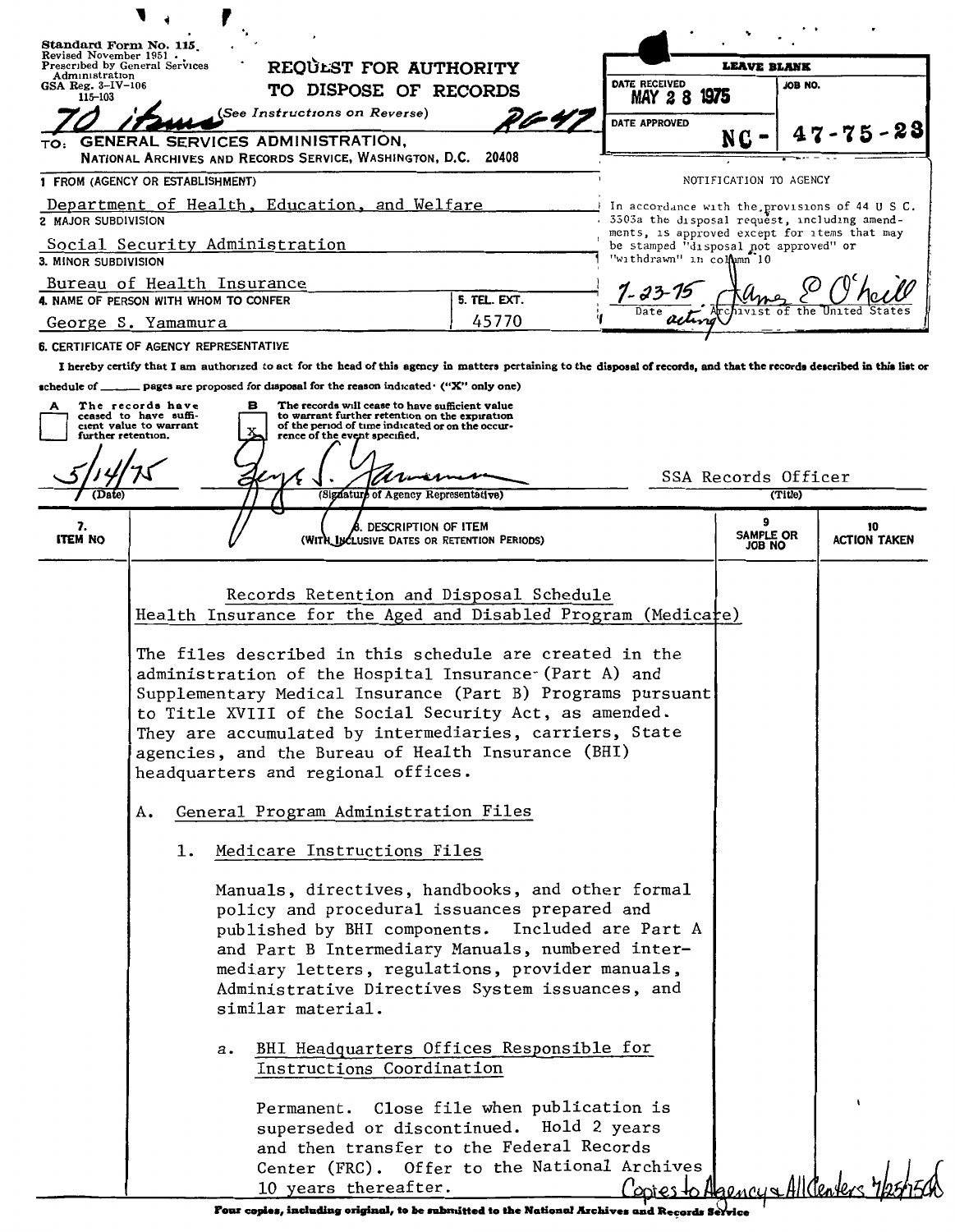$\blacksquare$ 

| 7<br><b>ITEM NO.</b> |    | 8 DESCRIPTION OF ITEM<br>(WITH INCLUSIVE DATES OR RETENTION PERIODS)                                                                                                                                                                                                                                                                            | 9<br>SAMPLE OR<br>or rol | 10<br><b>ACTION TAKEN</b> |
|----------------------|----|-------------------------------------------------------------------------------------------------------------------------------------------------------------------------------------------------------------------------------------------------------------------------------------------------------------------------------------------------|--------------------------|---------------------------|
|                      |    | b. Other Offices                                                                                                                                                                                                                                                                                                                                |                          |                           |
|                      |    | Destroy when superseded or discontinued.                                                                                                                                                                                                                                                                                                        |                          |                           |
|                      | 2. | Medicare Instructions Background Files                                                                                                                                                                                                                                                                                                          |                          |                           |
|                      |    | Records accumulated in the preparation, clearance,<br>and publication of manuals, directives, handbooks,<br>and other formal policy and procedural<br>Included are studies, clearance<br>issuances.<br>comments, recommendations, and similar records<br>which provide a basis for publication or<br>contribute to the content of the issuance. |                          |                           |
|                      |    | BHI Headquarters Offices Responsible for<br>а.<br>Instructions Coordination                                                                                                                                                                                                                                                                     |                          |                           |
|                      |    | Transfer to the FRC when no longer needed<br>for current operations. Destroy 10 years<br>thereafter.                                                                                                                                                                                                                                            |                          |                           |
|                      |    | Other Offices<br>b.                                                                                                                                                                                                                                                                                                                             |                          |                           |
|                      |    | Destroy 2 years after the close of the<br>calendar year in which dated.                                                                                                                                                                                                                                                                         |                          |                           |
|                      | 3. | Administrative Files                                                                                                                                                                                                                                                                                                                            |                          |                           |
|                      |    | Files created by most offices in the performance<br>of their assigned functions.                                                                                                                                                                                                                                                                |                          |                           |
|                      |    | Official file copies of outgoing correspondence<br>а.<br>relating to office functions.                                                                                                                                                                                                                                                          |                          |                           |
|                      |    | Comments on draft reports, studies, and<br>Ъ.<br>proposals prepared by other offices.                                                                                                                                                                                                                                                           |                          |                           |
|                      |    | Contributions to and/or comments on<br>$c_{\bullet}$<br>legislation or public information materials.                                                                                                                                                                                                                                            |                          |                           |
|                      |    | Suggestion evaluations.<br>d.                                                                                                                                                                                                                                                                                                                   |                          |                           |
|                      |    | Program and management reports, such as<br>е.<br>overtime and staffing reports, workload<br>and production reports, highlights, and<br>other reports prepared to submit data to<br>management offices (exclusive of specific<br>reports described elsewhere in this schedule).                                                                  |                          |                           |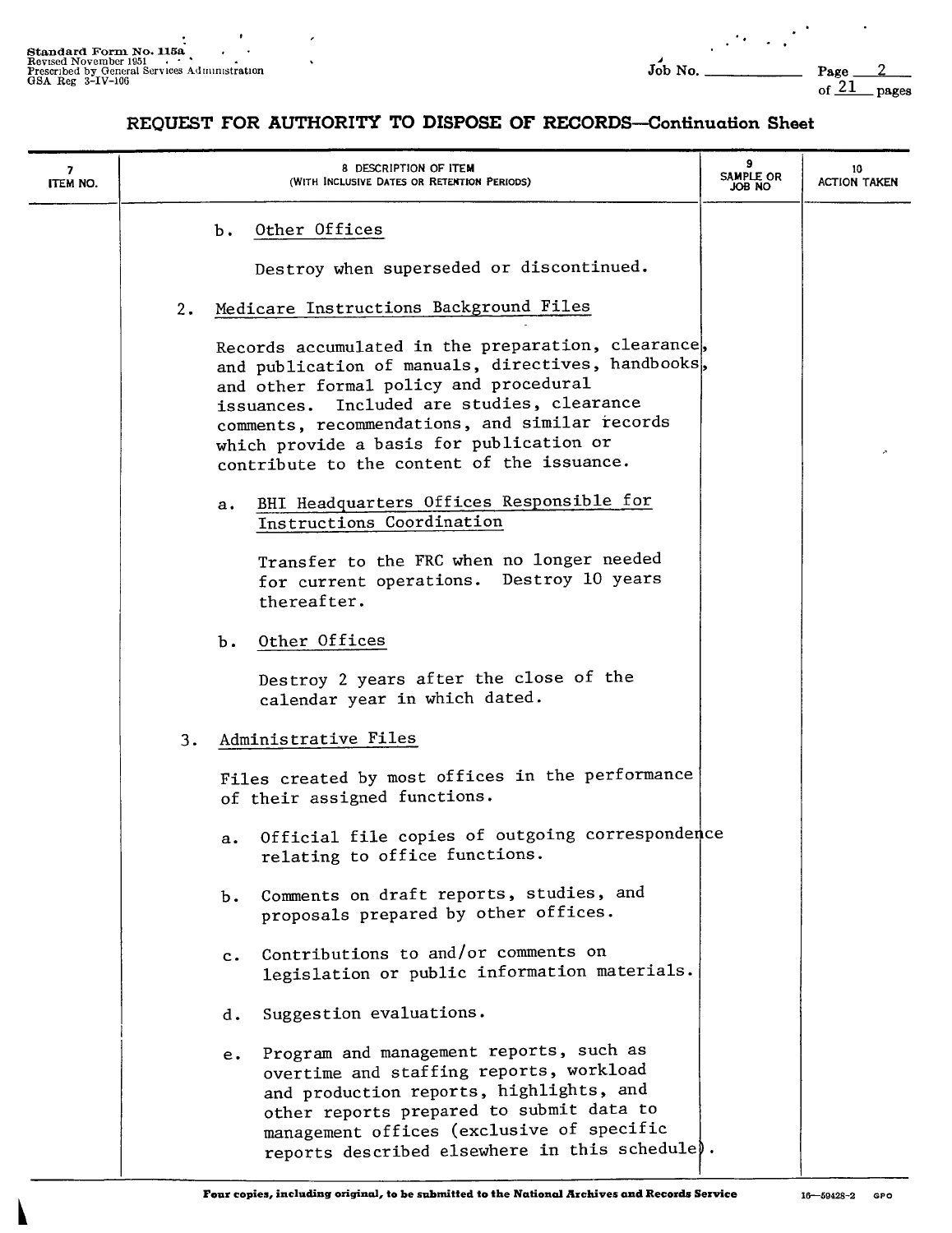$-$  Page  $\frac{3}{21}$  pages

 $\sim 10^{-11}$ 

| 7<br><b>ITEM NO</b> | 8 DESCRIPTION OF ITEM<br>(WITH INCLUSIVE DATES OR RETENTION PERIODS) |                                                                                                                                                                                                                                                                                                                                                                                                                                                                                                                                                                                                                                                                  | 9.<br>SAMPLE OR<br>ON BOL | 10<br>ACTION TAKEN |
|---------------------|----------------------------------------------------------------------|------------------------------------------------------------------------------------------------------------------------------------------------------------------------------------------------------------------------------------------------------------------------------------------------------------------------------------------------------------------------------------------------------------------------------------------------------------------------------------------------------------------------------------------------------------------------------------------------------------------------------------------------------------------|---------------------------|--------------------|
|                     |                                                                      | All Offices<br>Destroy 2 years after the close of the<br>calendar year in which dated.                                                                                                                                                                                                                                                                                                                                                                                                                                                                                                                                                                           |                           |                    |
|                     | в.                                                                   | Program Files                                                                                                                                                                                                                                                                                                                                                                                                                                                                                                                                                                                                                                                    |                           |                    |
|                     | 1.                                                                   | Part A Medicare Claims Records                                                                                                                                                                                                                                                                                                                                                                                                                                                                                                                                                                                                                                   |                           |                    |
|                     |                                                                      | Forms SSA-1453, Inpatient Hospital and Skilled<br>Nursing Facility Admission and Billing; SSA-1486,<br>Inpatient Admission and Billing - Christian<br>Science Sanatorium; SSA-1487, Home Health<br>Agency Report and Billing; and other documents<br>used to support payments to providers of service.                                                                                                                                                                                                                                                                                                                                                           |                           |                    |
|                     |                                                                      | Intermediaries                                                                                                                                                                                                                                                                                                                                                                                                                                                                                                                                                                                                                                                   |                           |                    |
|                     |                                                                      | Cut off at the close of the calendar year in<br>which paid; hold 2 additional years, and then<br>transfer to the FRC. Destroy 6 years thereafter.<br>Earlier cutoff and transfer is authorized;<br>however, the records must be retained for 8 years<br>following the close of the calendar year in<br>which payment is made.                                                                                                                                                                                                                                                                                                                                    |                           |                    |
|                     | 2.                                                                   | Part B Medicare Claims Records                                                                                                                                                                                                                                                                                                                                                                                                                                                                                                                                                                                                                                   |                           |                    |
|                     |                                                                      | Forms SSA-1490, Request for Medicare Payment;<br>SSA-1554, Provider Billing for Patient Services<br>by Physicians; SSA-1556, Prepayment Plan for<br>Group Medical Practices Dealing Through a<br>Carrier; SSA-1600, Request for Claim Number<br>Verification; SSA-1606, Payment Record<br>Transmittal; SSA-1660, Request for Information,<br>Medicare Payment for Services to a Patient Now<br>Deceased; and similar forms. Also included are<br>itemized bills, correspondence, and comparable<br>documents used to support payments to benefi-<br>ciaries, physicians, and other suppliers of<br>service under the Supplementary Medical<br>Insurance Program. |                           |                    |
|                     |                                                                      | Carriers                                                                                                                                                                                                                                                                                                                                                                                                                                                                                                                                                                                                                                                         |                           |                    |
|                     |                                                                      | Cut off at the close of the calendar year in<br>which paid, hold 2 additional years, and transfer                                                                                                                                                                                                                                                                                                                                                                                                                                                                                                                                                                |                           |                    |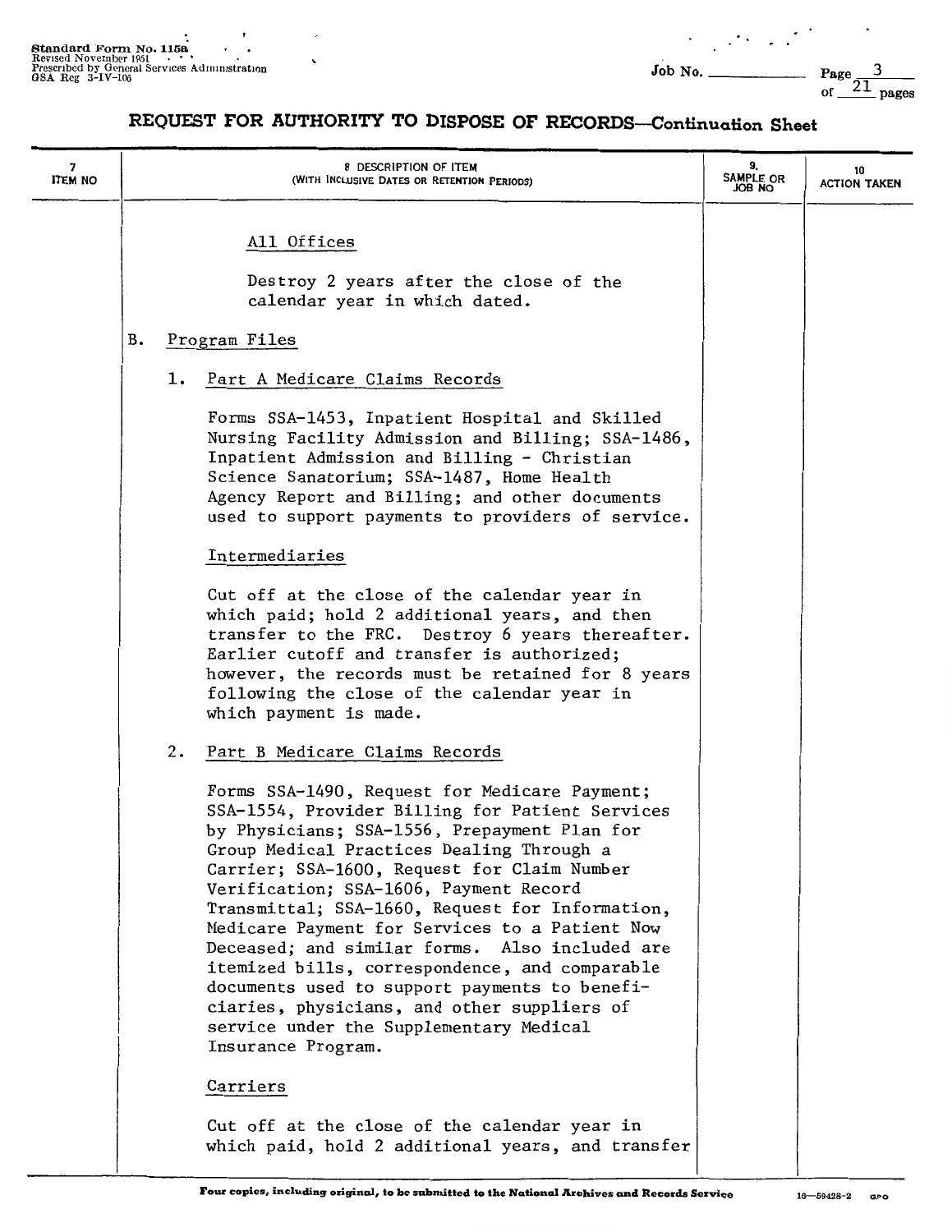of 21 pages

 $\sim 10^{-10}$ 

| 7<br><b>ITEM NO</b> |    | 8 DESCRIPTION OF ITEM<br>(WITH INCLUSIVE DATES OR RETENTION PERIODS)                                                                                                                                                                                                                                                                                                                                                                                                                                                                                                                    | SAMPLE OR<br>JOB NO | 10<br><b>ACTION TAKEN</b> |
|---------------------|----|-----------------------------------------------------------------------------------------------------------------------------------------------------------------------------------------------------------------------------------------------------------------------------------------------------------------------------------------------------------------------------------------------------------------------------------------------------------------------------------------------------------------------------------------------------------------------------------------|---------------------|---------------------------|
|                     |    | to the FRC. Destroy 2 years thereafter. Earlier<br>cut off and transfer is authorized; however, the<br>records must be retained for 4 years following<br>the close of the calendar year in which payment<br>is made.                                                                                                                                                                                                                                                                                                                                                                    |                     |                           |
|                     | 3. | Medicare Benefit Check Records                                                                                                                                                                                                                                                                                                                                                                                                                                                                                                                                                          |                     |                           |
|                     |    | Paid checks which intermediaries and carriers<br>receive from banks covering amounts paid to<br>providers of service, beneficiaries, physicians,<br>and other suppliers of service under the Hospital<br>Insurance and Supplementary Medical Insurance<br>Programs. Also included are check vouchers<br>and cancelled or voided checks resulting from<br>nonreceipt, loss, theft, or nondelivery.                                                                                                                                                                                       |                     |                           |
|                     |    | Intermediaries and Carriers                                                                                                                                                                                                                                                                                                                                                                                                                                                                                                                                                             |                     |                           |
|                     |    | Cut off at the close of the calendar year in<br>which paid, or voided, as applicable, hold 1<br>additional year, and then transfer to the FRC.<br>Destroy 5 years thereafter.                                                                                                                                                                                                                                                                                                                                                                                                           |                     |                           |
|                     | 4. | Explanation of Medicare Benefit Records                                                                                                                                                                                                                                                                                                                                                                                                                                                                                                                                                 |                     |                           |
|                     |    | Utilization and explanation of benefit notices<br>used to advise beneficiaries about remaining<br>Part A benefits, Part A and Part B deductible<br>status, and about applying for complementary<br>health benefits. These notices are prepared and<br>sent to beneficiaries either by SSA intermediaries,<br>or carriers. Included are Forms SSA-1533,<br>Medicare Hospital, Extended Care and Home Health<br>Benefits Record, RR-100, Part A Hospital Insurance<br>Benefits Record; and forms that are developed<br>locally by carriers regarding explanation of<br>Medicare benefits. |                     |                           |
|                     |    | Intermediaries and Carriers                                                                                                                                                                                                                                                                                                                                                                                                                                                                                                                                                             |                     |                           |
|                     |    | Cut off at the close of the calendar year in<br>which benefit was paid or denied, as applicable,<br>hold 1 additional year and then transfer to the<br>FRC. Destroy 5 years thereafter.                                                                                                                                                                                                                                                                                                                                                                                                 |                     |                           |
|                     |    | $\mathcal{L}_{\mathcal{A}}$ and $\mathcal{L}_{\mathcal{A}}$ and $\mathcal{L}_{\mathcal{A}}$ . The simple propagator $\mathcal{L}_{\mathcal{A}}$                                                                                                                                                                                                                                                                                                                                                                                                                                         |                     |                           |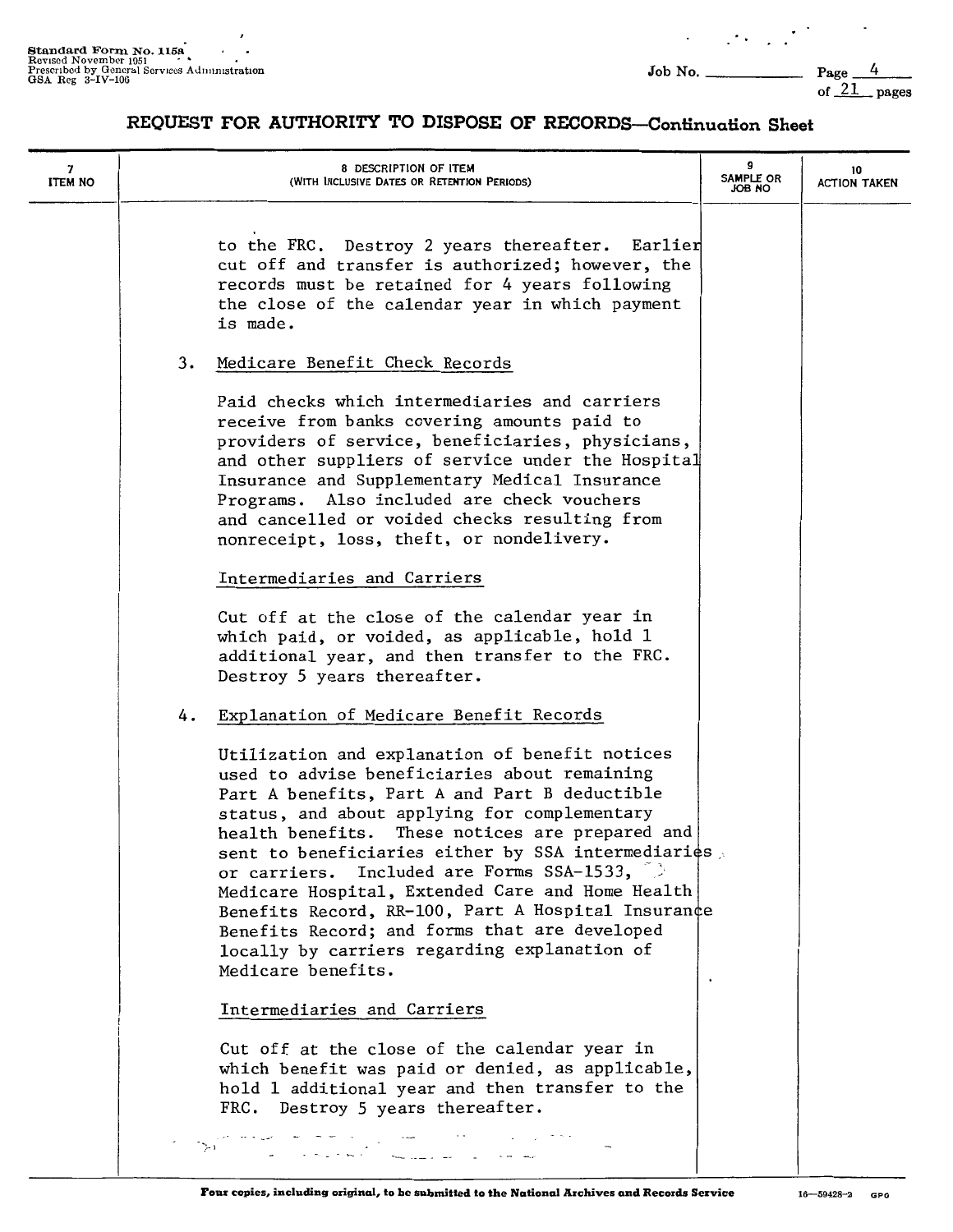$\sim 100$ 

 $\mathbb{R}^2$ 

of  $21$  pages

| 7.<br>ITEM NO |    | 8 DESCRIPTION OF ITEM<br>(WITH INCLUSIVE DATES OR RETENTION PERIODS)                                                                                                                                                                                                                                                                                                                                                                                                                                                                                                                                                                                                                                                                                                                                                                                                                                                                        | 9<br>SAMPLE OR<br>JOB NO | 10<br><b>ACTION TAKEN</b> |
|---------------|----|---------------------------------------------------------------------------------------------------------------------------------------------------------------------------------------------------------------------------------------------------------------------------------------------------------------------------------------------------------------------------------------------------------------------------------------------------------------------------------------------------------------------------------------------------------------------------------------------------------------------------------------------------------------------------------------------------------------------------------------------------------------------------------------------------------------------------------------------------------------------------------------------------------------------------------------------|--------------------------|---------------------------|
|               | 5. | Reconsideration and Hearing Case Files--<br>Hospital Insurance Program                                                                                                                                                                                                                                                                                                                                                                                                                                                                                                                                                                                                                                                                                                                                                                                                                                                                      |                          |                           |
|               |    | Reconsideration records accumulate when a<br>beneficiary or his representative is dissatisfied<br>with an initial determination as to the amount<br>of benefits payable on the beneficiary's behalf<br>under the Hospital Insurance Program and files<br>either an expressed or implied request for<br>reconsideration. Hearing case records accumulate<br>when a beneficiary or his representative is<br>dissatisfied with the reconsideration determina-<br>tion and requests a hearing; and if still<br>dissatisfied after the hearing, files for a<br>subsequent court review. Included are Forms<br>HA-501, Request for Hearing; SSA-561, Request<br>for Reconsideration; or their equivalents. Also<br>included is evidence furnished by beneficiaries<br>or their representatives, correspondence, SSA<br>determinations, Administrative Law Judge decisions,<br>original bills, Appeals Council decisions, and<br>similar material. |                          |                           |
|               |    | <b>BHI</b> Headquarters<br>Place in inactive file upon final action on the<br>case. Cut off inactive file at the close of the<br>calendar year in which final action was taken,<br>hold 2 additional years, and transfer to the FRC.<br>Destroy 5 years thereafter.                                                                                                                                                                                                                                                                                                                                                                                                                                                                                                                                                                                                                                                                         |                          |                           |
|               |    | Intermediaries                                                                                                                                                                                                                                                                                                                                                                                                                                                                                                                                                                                                                                                                                                                                                                                                                                                                                                                              |                          |                           |
|               |    | Dispose of these records in accordance with<br>instructions for Part A Medicare Claims Records<br>(see item B.1 of this schedule).                                                                                                                                                                                                                                                                                                                                                                                                                                                                                                                                                                                                                                                                                                                                                                                                          |                          |                           |
|               | 6. | Review and Fair Hearing Case Files--<br>Supplementary Medical Insurance Program                                                                                                                                                                                                                                                                                                                                                                                                                                                                                                                                                                                                                                                                                                                                                                                                                                                             |                          |                           |
|               |    | Files accumulated when a beneficiary, physician,<br>provider, or other supplier of service is<br>dissatisfied with the carrier's determination<br>denying a request for payment, or with the amount<br>of the payment, or when he/she believes that the<br>request for payment is not being acted upon with<br>reasonable promptness. Included are copies of<br>claimant's requests for review, together with                                                                                                                                                                                                                                                                                                                                                                                                                                                                                                                               |                          |                           |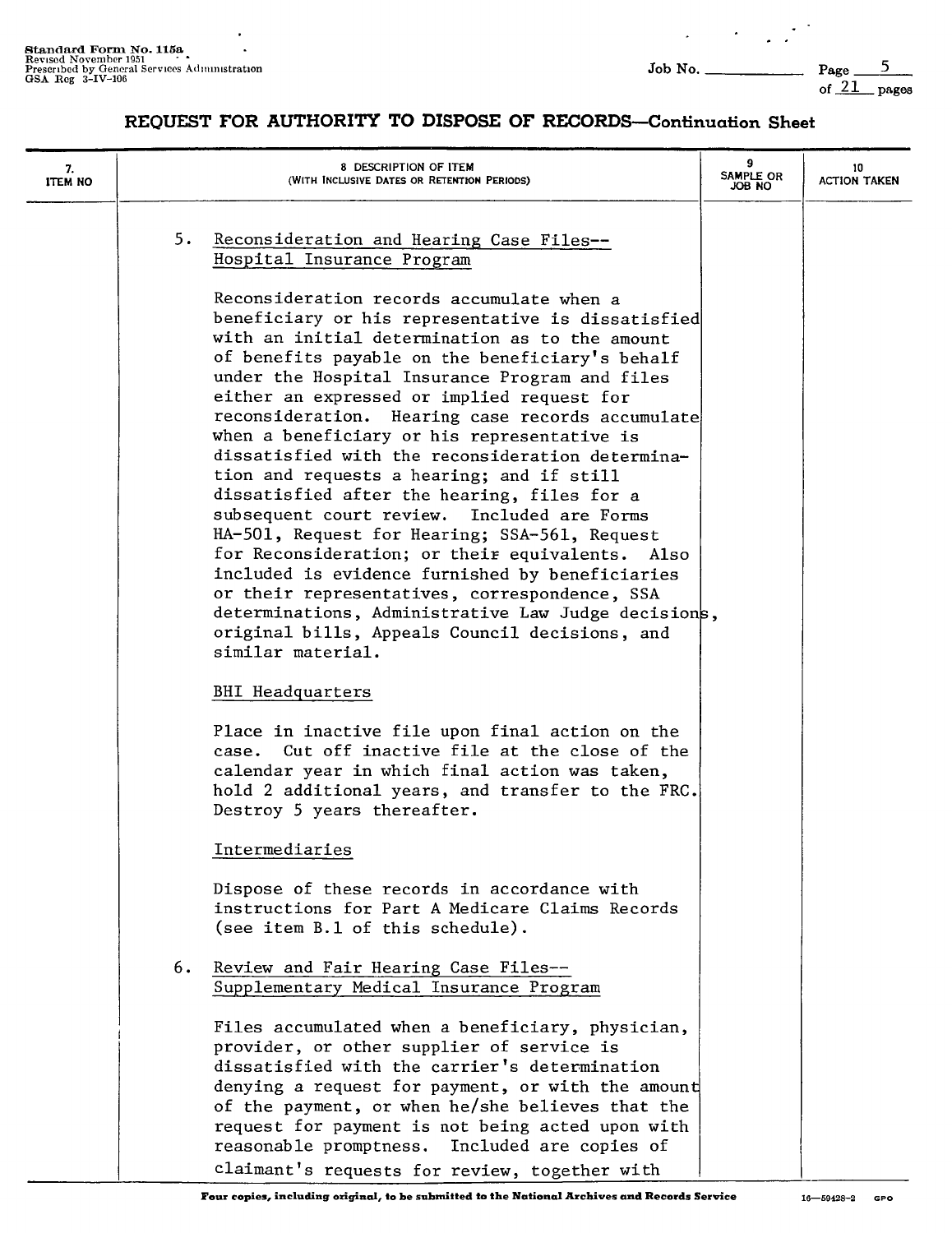$\frac{1}{2}$  ,  $\frac{1}{2}$  ,  $\frac{1}{2}$ 

of  $21$  pages

 $\ddot{\phantom{a}}$ 

| 7<br><b>ITEM NO</b> |    | 8 DESCRIPTION OF ITEM<br>(WITH INCLUSIVE DATES OR RETENTION PERIODS)                                                                                                                                                                                                                                                                                                                                                                                                                                                                                                                                                                                                                    | SAMPLE OR<br>JOB NO | 10<br><b>ACTION TAKEN</b> |
|---------------------|----|-----------------------------------------------------------------------------------------------------------------------------------------------------------------------------------------------------------------------------------------------------------------------------------------------------------------------------------------------------------------------------------------------------------------------------------------------------------------------------------------------------------------------------------------------------------------------------------------------------------------------------------------------------------------------------------------|---------------------|---------------------------|
|                     |    | relevant written statements or evidence, notices<br>of adverse informal review decisions, requests<br>for hearings to protest the adverse decisions,<br>hearings proceedings, hearing officers' final<br>decisions, and other comparable papers.                                                                                                                                                                                                                                                                                                                                                                                                                                        |                     |                           |
|                     |    | Carriers                                                                                                                                                                                                                                                                                                                                                                                                                                                                                                                                                                                                                                                                                |                     |                           |
|                     |    | Place in inactive file upon final action on the<br>case. Cut off inactive file at the close of the<br>calendar year in which final action was taken,<br>hold 2 additional years, and transfer to the<br>FRC. Destroy 5 years thereafter.                                                                                                                                                                                                                                                                                                                                                                                                                                                |                     |                           |
|                     |    | 7. Health Insurance Program Integrity Case Files                                                                                                                                                                                                                                                                                                                                                                                                                                                                                                                                                                                                                                        |                     |                           |
|                     |    | Files accumulated as a result of allegations<br>or complaints of program abuse or potential fraud<br>by physicians and other providers of services<br>pursuant to sections 206, 208, 1106, and 1107 of<br>the Social Security Act. They consist of<br>complaints from beneficiaries or other sources<br>that are referred to district offices, regional<br>offices, intermediaries, carriers, etc. Included<br>are correspondence, forms, and other papers used<br>in developing and investigating complaints, such<br>as exhibits, copies of claims forms, bills,<br>medical records, investigative reports, fiscal<br>records, and other pertinent physician and<br>provider records. |                     |                           |
|                     |    | BHI Headquarters and Regional Offices                                                                                                                                                                                                                                                                                                                                                                                                                                                                                                                                                                                                                                                   |                     |                           |
|                     |    | Place in inactive file after final action on the<br>case. Cut off inactive file at the close of the<br>calendar year in which final action was taken,<br>hold 2 additional years, and then transfer to the<br>FRC. Destroy 3 years thereafter.                                                                                                                                                                                                                                                                                                                                                                                                                                          |                     |                           |
|                     | 8. | Intermediary and Carrier Budget Estimate and<br>Justification Files                                                                                                                                                                                                                                                                                                                                                                                                                                                                                                                                                                                                                     |                     |                           |
|                     |    | Forms SSA-1523 and SSA-1524, Estimate of<br>Administrative Costs and Credits, and comparable<br>papers used by the intermediaries and carriers<br>to submit their annual cost estimates for<br>administering the Hospital Insurance and<br>Supplementary Medical Insurance Programs.                                                                                                                                                                                                                                                                                                                                                                                                    |                     |                           |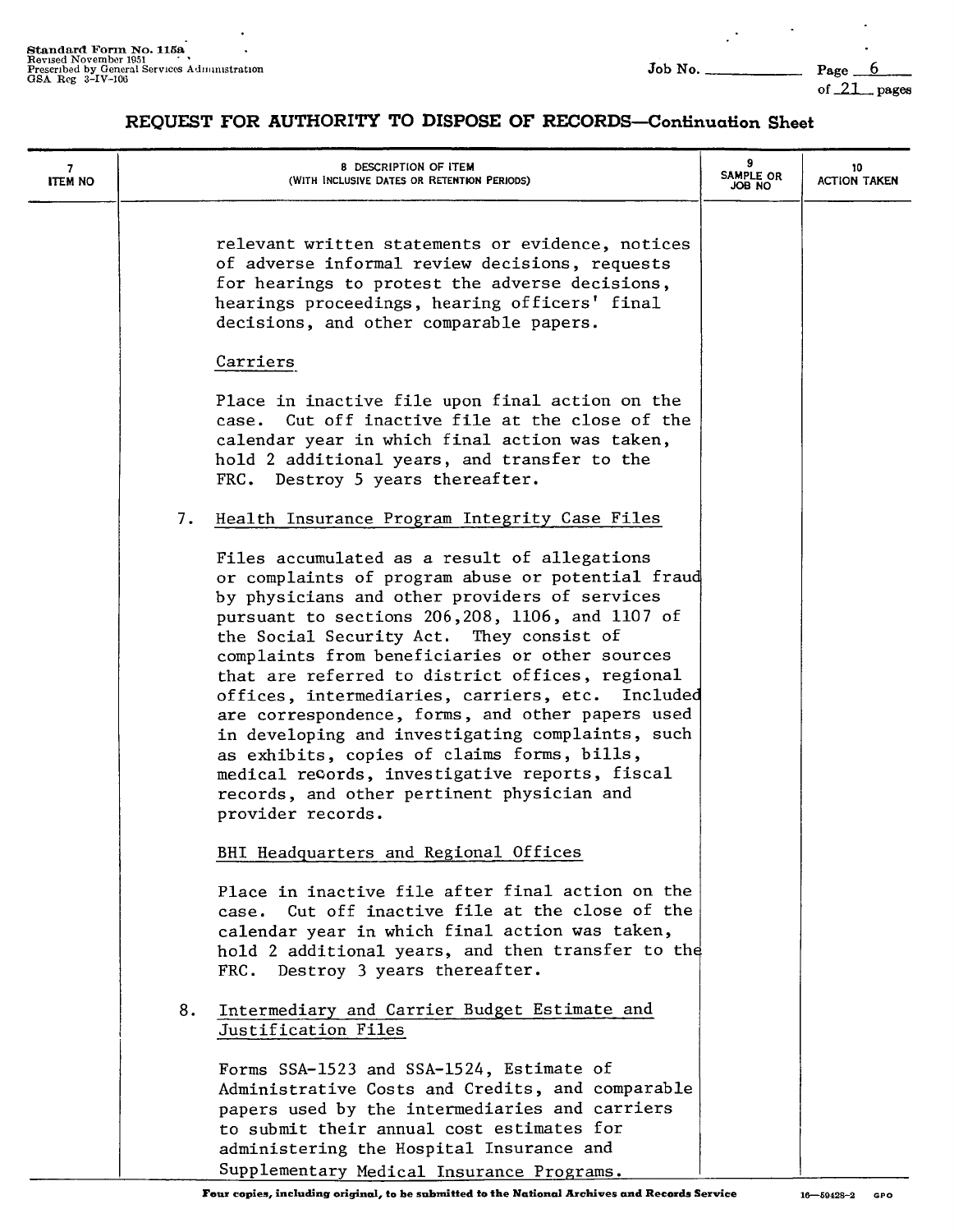$\mathcal{F}^{\text{max}}$ 

of \_2l\_pages

| 7.<br><b>ITEM NO</b> |     | 8 DESCRIPTION OF ITEM<br>(WITH INCLUSIVE DATES OR RETENTION PERIODS)                                                                                                                                                                                                                                                                             | 9<br>SAMPLE OR<br>JOB NO | 10<br><b>ACTION TAKEN</b> |
|----------------------|-----|--------------------------------------------------------------------------------------------------------------------------------------------------------------------------------------------------------------------------------------------------------------------------------------------------------------------------------------------------|--------------------------|---------------------------|
|                      |     | Also included are justifications, correspondence<br>on specific budget estimates, and supporting data<br>along with the notification of budget approval,<br>such as Forms SSA-1525, and SSA-1526, Notice of<br>Budget Approval; SSA-2598 and SSA-2599, Approved<br>Budget Distribution, Estimate of Administrative<br>Costs; and similar papers. |                          |                           |
|                      |     | <b>BHI</b> Headquarters<br>а.                                                                                                                                                                                                                                                                                                                    |                          |                           |
|                      |     | Transfer to the SSA Holding Area 2 years<br>after the end of budget year. Destroy 3<br>years thereafter.                                                                                                                                                                                                                                         |                          |                           |
|                      |     | b. Intermediaries, Carriers, and BHI Regional<br>Offices                                                                                                                                                                                                                                                                                         |                          |                           |
|                      |     | Destroy 3 years after DHEW audit and final<br>settlement.                                                                                                                                                                                                                                                                                        |                          |                           |
|                      | 9.  | Intermediary and Carrier Interim Expenditure<br>Report Files                                                                                                                                                                                                                                                                                     |                          |                           |
|                      |     | Quarterly reports of expenditures made by the<br>intermediaries and carriers since the beginning<br>of the fiscal year. Included are Forms SSA-1527,<br>and SSA-1528, Cumulative Interim Expenditure<br>Report and Budget, or their equivalents. Also<br>included are supplemental schedules.                                                    |                          |                           |
|                      |     | <b>BHI</b> Headquarters<br>а.                                                                                                                                                                                                                                                                                                                    |                          |                           |
|                      |     | Destroy after 7 years.                                                                                                                                                                                                                                                                                                                           |                          |                           |
|                      |     | Intermediaries, Carriers, and BHI Regional<br>Ъ.<br>Offices                                                                                                                                                                                                                                                                                      |                          |                           |
|                      |     | Destroy 3 years after DHEW audit and final<br>settlement.                                                                                                                                                                                                                                                                                        |                          |                           |
|                      | 10. | Intermediary and Carrier Final Administrative<br>Cost Proposal and Audit Files                                                                                                                                                                                                                                                                   |                          |                           |
|                      |     | Forms SSA-1615, and SSA-1616, Final Administrative<br>Cost Proposals, and DHEW or GAO audit reports of<br>intermediary and carrier administrative costs<br>and benefit payments. Included are other documents<br>supporting the amount of requested and approved<br>reimbursement.<br>The files are used as a basis                              |                          |                           |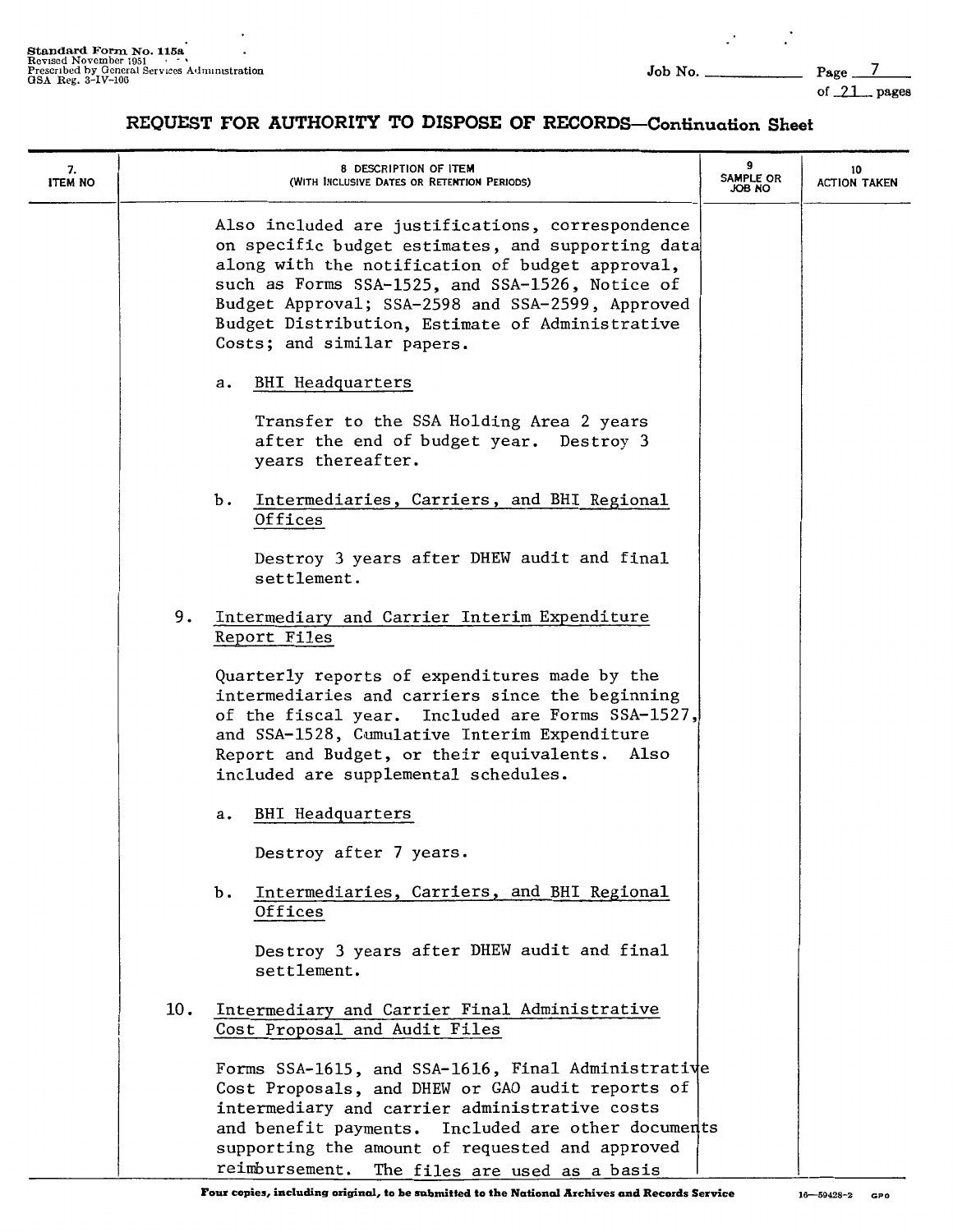$\sim 10^{11}$  $\bar{\mathcal{L}}$ 

 $\ddot{\phantom{a}}$ 

of  $21$  pages

 $\overline{\phantom{a}}$ 

| 7.<br>ITEM NO. |     | 8 DESCRIPTION OF ITEM<br>(WITH INCLUSIVE DATES OR RETENTION PERIODS)                                                                                                                                                                                                                                                                                                                                                                                                                                                                                                                                                                                       | SAMPLE OR<br>ON 8OL | 10<br><b>ACTION TAKEN</b> |
|----------------|-----|------------------------------------------------------------------------------------------------------------------------------------------------------------------------------------------------------------------------------------------------------------------------------------------------------------------------------------------------------------------------------------------------------------------------------------------------------------------------------------------------------------------------------------------------------------------------------------------------------------------------------------------------------------|---------------------|---------------------------|
|                |     | for final settlement of allowable costs.                                                                                                                                                                                                                                                                                                                                                                                                                                                                                                                                                                                                                   |                     |                           |
|                |     | All Offices<br>Destroy 3 years after DHEW audit and final<br>settlement.                                                                                                                                                                                                                                                                                                                                                                                                                                                                                                                                                                                   |                     |                           |
|                | 11. | Intermediary and Carrier Letter of Credit Files                                                                                                                                                                                                                                                                                                                                                                                                                                                                                                                                                                                                            |                     |                           |
|                |     | Records authorizing a Federal Reserve Bank to<br>disburse funds to designated intermediaries and<br>carriers on behalf of SSA upon presentation of<br>payment vouchers to a commercial bank for<br>collection through a Federal Reserve System.<br>Included is Standard Form (SF) 1193, Letter of<br>Credit, or its equivalent, and amending letters.                                                                                                                                                                                                                                                                                                      |                     |                           |
|                |     | All Offices                                                                                                                                                                                                                                                                                                                                                                                                                                                                                                                                                                                                                                                |                     |                           |
|                |     | Destroy 3 years after the year in which cancelled.                                                                                                                                                                                                                                                                                                                                                                                                                                                                                                                                                                                                         |                     |                           |
|                | 12. | Intermediary and Carrier Payment Vouchers and<br>Transmittal Files                                                                                                                                                                                                                                                                                                                                                                                                                                                                                                                                                                                         |                     |                           |
|                |     | SF 218, Payment Voucher on Letter of Credit, and<br>similar documents prepared by the intermediaries<br>and carriers to obtain Federal funds from<br>selected commercial banks for expenses incurred<br>in administering the Health Insurance and<br>Supplementary Medical Insurance Programs.<br>Also<br>included is SSA-1521, Payment Voucher on Letter<br>of Credit Transmittal, a transmittal that forwards<br>copies of payment vouchers to SSA and shows the<br>purpose for which funds were drawn, i.e., hospital<br>insurance benefits, supplementary medical<br>insurance benefits, administrative costs and<br>total amount of payment vouchers. |                     |                           |
|                |     | BHI Headquarters<br>а.                                                                                                                                                                                                                                                                                                                                                                                                                                                                                                                                                                                                                                     |                     |                           |
|                |     | Destroy after 18 months.                                                                                                                                                                                                                                                                                                                                                                                                                                                                                                                                                                                                                                   |                     |                           |
|                |     | Intermediaries and Carriers<br>Ъ.                                                                                                                                                                                                                                                                                                                                                                                                                                                                                                                                                                                                                          |                     |                           |
|                |     | Destroy after DHEW audit and final settlement.                                                                                                                                                                                                                                                                                                                                                                                                                                                                                                                                                                                                             |                     |                           |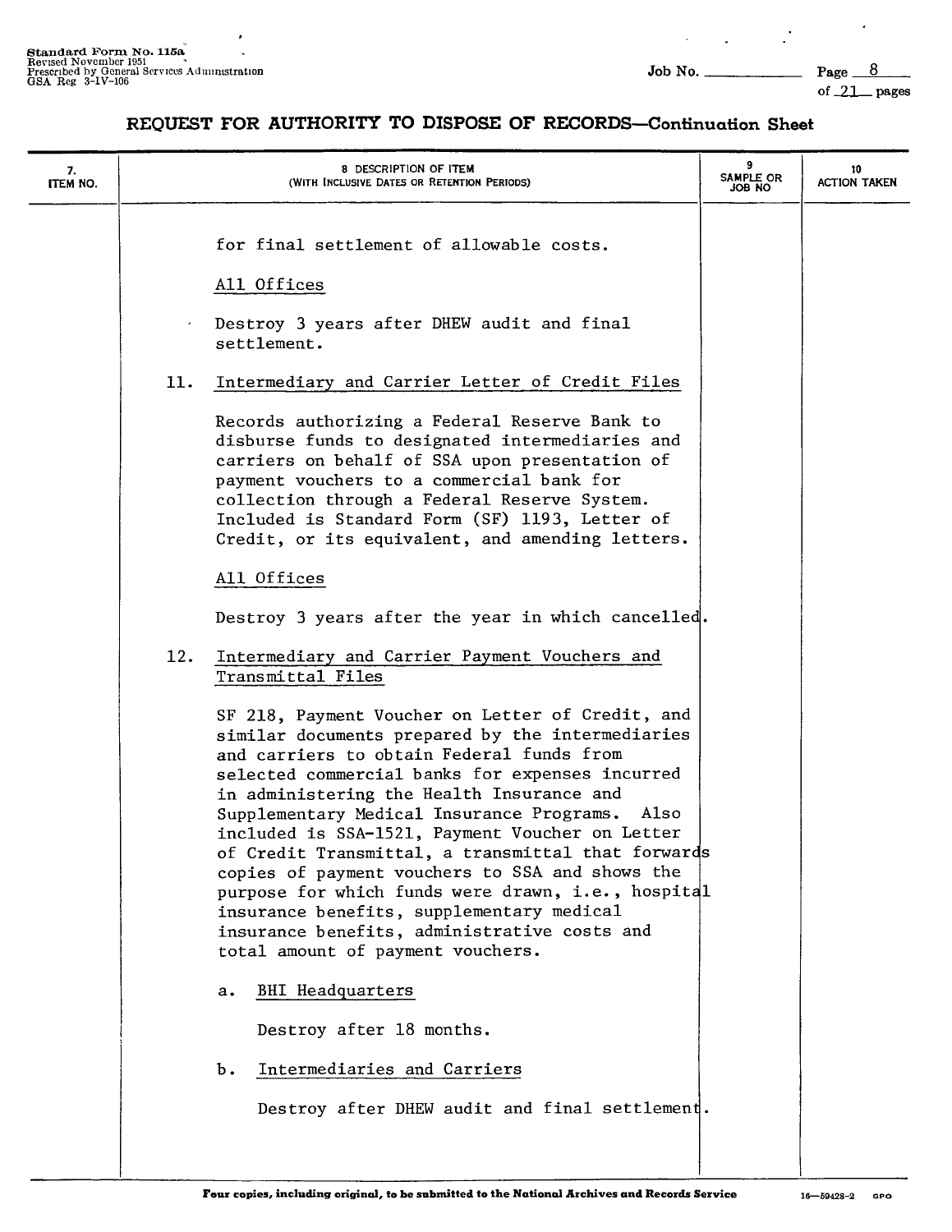$\sim$  .

 $\mathcal{L}^{\text{max}}$ 

| 7<br>ITEM NO. |     | 8 DESCRIPTION OF ITEM<br>(WITH INCLUSIVE DATES OR RETENTION PERIODS)                                                                                                                                                                                                                                                                                   | 9<br>SAMPLE OR<br>JOB NO | 10<br><b>ACTION TAKEN</b> |
|---------------|-----|--------------------------------------------------------------------------------------------------------------------------------------------------------------------------------------------------------------------------------------------------------------------------------------------------------------------------------------------------------|--------------------------|---------------------------|
|               | 13. | Intermediary and Carrier Monthly Financial Report<br>Files<br>Reports submitted monthly by the intermediaries<br>and carriers to provide SSA with the basic data<br>to reconcile its accounts with those maintained<br>by intermediaries and carriers. Included is<br>Form SSA-1522, Monthly Intermediary Financial<br>Report, and attachments.        |                          |                           |
|               |     | All Offices                                                                                                                                                                                                                                                                                                                                            |                          |                           |
|               |     | Destroy after DHEW audit and final settlement.                                                                                                                                                                                                                                                                                                         |                          |                           |
|               | 14. | Ambulance Services Certification Files                                                                                                                                                                                                                                                                                                                 |                          |                           |
|               |     | Certifications of suppliers of ambulance services.                                                                                                                                                                                                                                                                                                     |                          |                           |
|               |     | Carriers                                                                                                                                                                                                                                                                                                                                               |                          |                           |
|               |     | Destroy 1 year after the close of the calendar<br>year in which certification requirements are no<br>longer met.                                                                                                                                                                                                                                       |                          |                           |
|               | 15. | Requests for Assistance from District Office                                                                                                                                                                                                                                                                                                           |                          |                           |
|               |     | Correspondence and forms submitted to SSA district<br>offices for development of additional information<br>or documents relating to a Medicare claim, e.g.,<br>Form SSA-1490, Request for Medicare Payment;<br>unreceipted bills; incorrect name or claim<br>number; missing signature; and similar errors<br>which prevent the processing of a claim. |                          |                           |
|               |     | Intermediaries and Carriers                                                                                                                                                                                                                                                                                                                            |                          |                           |
|               |     | Dispose of these records in accordance with<br>instructions for Part A and Part B Medicare<br>Claims Records (see items B.1 and B.2 of this<br>schedule).                                                                                                                                                                                              |                          |                           |
|               | 16. | Intermediary Workload Report Files                                                                                                                                                                                                                                                                                                                     |                          |                           |
|               |     | Monthly statistical reports on the status of<br>intermediary workloads used by SSA to identify<br>basic management data needed for budgeting,<br>financing, work planning, and progress evaluation.                                                                                                                                                    |                          |                           |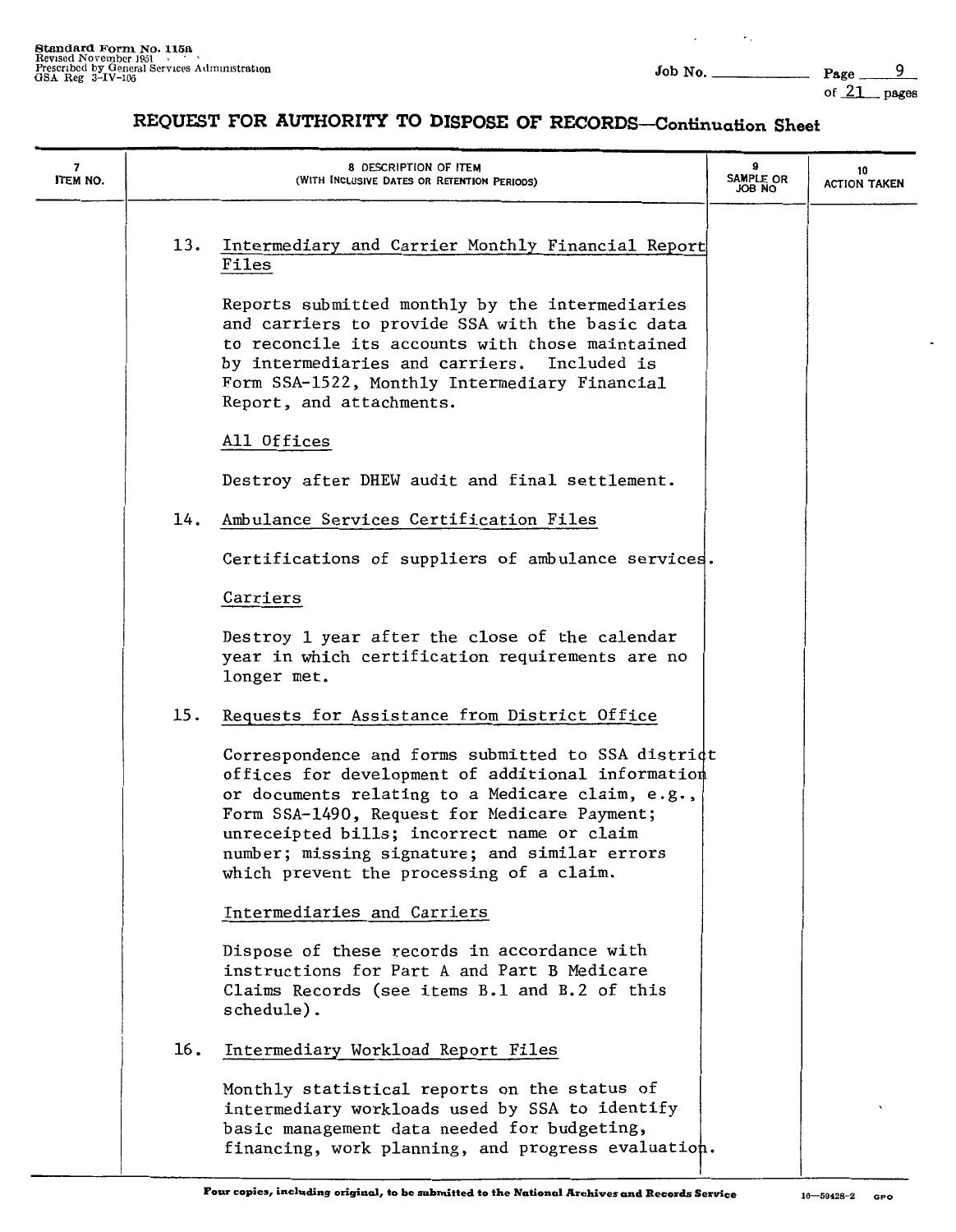| 7.<br><b>ITEM NO</b> |     | 8 DESCRIPTION OF ITEM<br>(WITH INCLUSIVE DATES OR RETENTION PERIODS)                                                                                                                                                                                                                                                                                                                                                                                            | 9<br>SAMPLE OR<br>ON 8OL | 10<br><b>ACTION TAKEN</b> |
|----------------------|-----|-----------------------------------------------------------------------------------------------------------------------------------------------------------------------------------------------------------------------------------------------------------------------------------------------------------------------------------------------------------------------------------------------------------------------------------------------------------------|--------------------------|---------------------------|
|                      |     | Included is Form SSA-1566, Health Insurance for<br>the Aged Program Intermediary Workload Report,<br>or its equivalent.                                                                                                                                                                                                                                                                                                                                         |                          |                           |
|                      |     | <b>BHI</b> Headquarters<br>a.                                                                                                                                                                                                                                                                                                                                                                                                                                   |                          |                           |
|                      |     | Destroy after 5 years.                                                                                                                                                                                                                                                                                                                                                                                                                                          |                          |                           |
|                      |     | b.<br>Intermediaries and BHI Regional Offices                                                                                                                                                                                                                                                                                                                                                                                                                   |                          |                           |
|                      |     | Destroy after 3 years.                                                                                                                                                                                                                                                                                                                                                                                                                                          |                          |                           |
|                      | 17. | Carrier Performance Report Files                                                                                                                                                                                                                                                                                                                                                                                                                                |                          |                           |
|                      |     | Form SSA-1565, Health Insurance for the Aged<br>Program Carrier Performance Reports, or equivalent<br>documents prepared monthly by carriers to summarize<br>their performance in processing claims under the<br>Supplementary Medical Insurance Program.<br>The<br>information contained in these reports provides<br>management information needed for budgeting,<br>financing, work planning, performance evaluation,<br>and identifying operating problems. |                          |                           |
|                      |     | <b>BHI</b> Headquarters<br>а.                                                                                                                                                                                                                                                                                                                                                                                                                                   |                          |                           |
|                      |     | Destroy after 5 years.                                                                                                                                                                                                                                                                                                                                                                                                                                          |                          |                           |
|                      |     | <b>b</b> .<br>Carriers and BHI Regional Offices                                                                                                                                                                                                                                                                                                                                                                                                                 |                          |                           |
|                      |     | Destroy after 3 years.                                                                                                                                                                                                                                                                                                                                                                                                                                          |                          |                           |
|                      | 18. | Overpayment and Duplicate Charge Detection<br>Activity Report Files                                                                                                                                                                                                                                                                                                                                                                                             |                          |                           |
|                      |     | Quarterly reports prepared by each carrier and<br>sent to SSA summarizing overpayment and duplicate<br>charge detection activities carried out during<br>each calendar quarter. The reports are used to<br>tabulate data on the number of cases in which<br>carrier recovers an overpayment, the total<br>dollar amount of money overpaid, causes of<br>overpayments, number of duplicated charges<br>detected, and similar information.                        |                          |                           |
|                      |     | <b>BHI</b> Headquarters<br>а.                                                                                                                                                                                                                                                                                                                                                                                                                                   |                          |                           |
|                      |     | Transfer to the FRC 3 years after the close                                                                                                                                                                                                                                                                                                                                                                                                                     |                          |                           |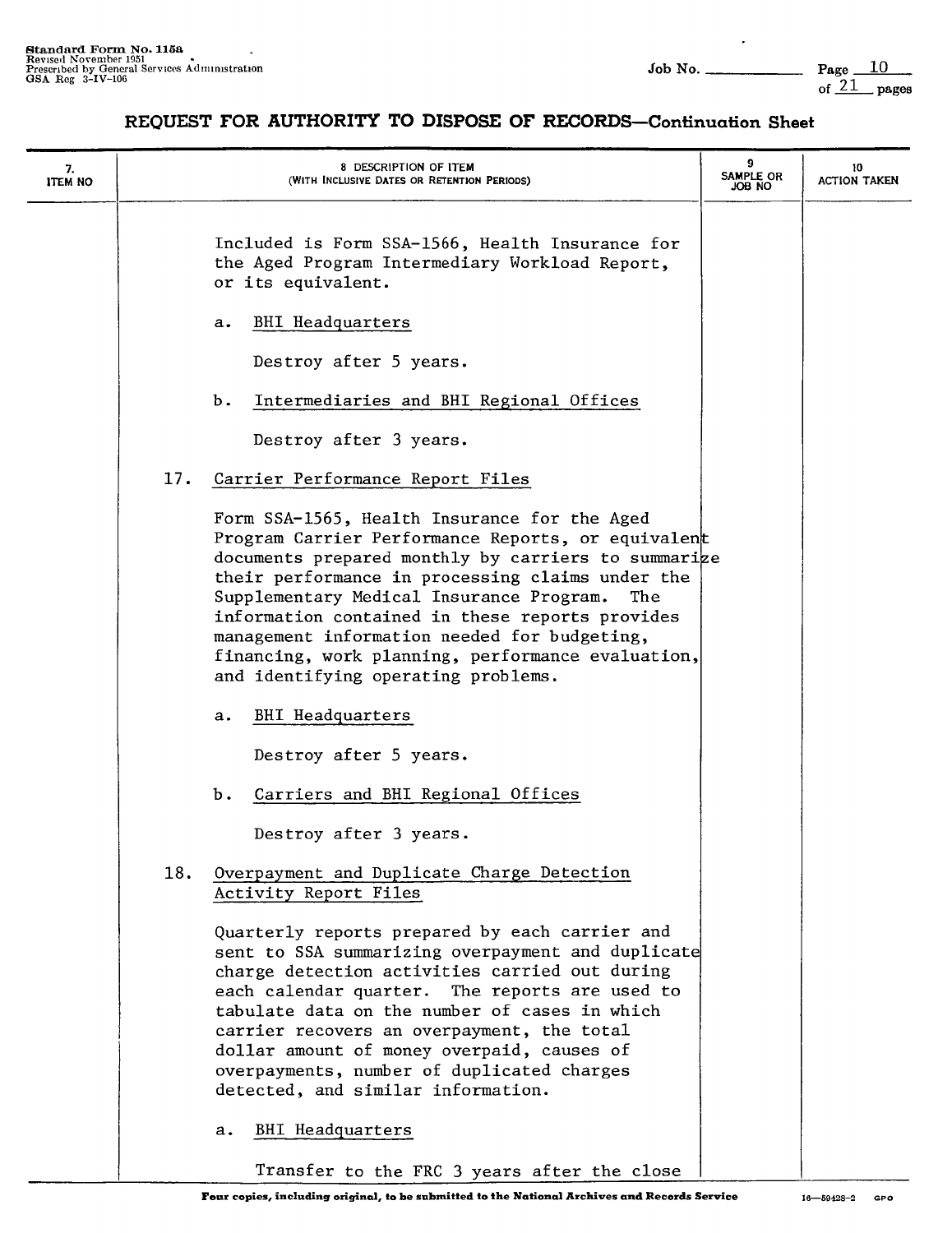| 7.<br><b>ITEM NO</b> |     | 8 DESCRIPTION OF ITEM<br>(WITH INCLUSIVE DATES OR RETENTION PERIODS)                                                                                                                                                                                                                                                                                                                                                                                                                                                               | 9.<br>SAMPLE OR<br>JOB NO | 10<br><b>ACTION TAKEN</b> |
|----------------------|-----|------------------------------------------------------------------------------------------------------------------------------------------------------------------------------------------------------------------------------------------------------------------------------------------------------------------------------------------------------------------------------------------------------------------------------------------------------------------------------------------------------------------------------------|---------------------------|---------------------------|
|                      |     | of the calendar year in which dated. Destroy<br>7 years thereafter.<br>Carriers and BHI Regional Offices<br>$\mathbf b$ .<br>Destroy after 3 years.                                                                                                                                                                                                                                                                                                                                                                                |                           |                           |
|                      | 19. | Medicare Beneficiary Correspondence Files                                                                                                                                                                                                                                                                                                                                                                                                                                                                                          |                           |                           |
|                      |     | These files accumulate as a result of inquiries $\Diamond$<br>and complaints received by SSA district offices,<br>headquarters offices, regional offices, and<br>intermediaries and carriers.                                                                                                                                                                                                                                                                                                                                      |                           |                           |
|                      |     | All Offices                                                                                                                                                                                                                                                                                                                                                                                                                                                                                                                        |                           |                           |
|                      |     | Destroy 1 year after the close of the calendar<br>year in which dated; except where records are<br>required to document a specific claim,<br>reconsideration, appeal, or similar case, destroy<br>in accordance with the instructions for the<br>specific file.                                                                                                                                                                                                                                                                    |                           |                           |
|                      | 20. | Intermediary and Carrier Contract Files                                                                                                                                                                                                                                                                                                                                                                                                                                                                                            |                           |                           |
|                      |     | Agreements entered into with intermediaries and<br>carriers by the Secretary of Health, Education<br>and Welfare under the provisions of sections<br>1816 and 1842 of the Social Security Act by<br>which the intermediaries and carriers agree to<br>perform certain functions in administering the<br>Hospital Insurance and Supplementary Medical<br>Insurance Programs. As such, they provide basic<br>documentation of the manner in which these<br>programs are implemented. Included are modifica-<br>tions and amendments. |                           |                           |
|                      |     | <b>BHI</b> Headquarters<br>а.                                                                                                                                                                                                                                                                                                                                                                                                                                                                                                      |                           |                           |
|                      |     | Permanent. Place in inactive file at the<br>close of the calendar year in which superseded<br>or terminated, as applicable, hold 2 years ?<br>and then transfer to the FRC. Offer to the<br>National Archives 10 years thereafter.                                                                                                                                                                                                                                                                                                 |                           |                           |
|                      |     | Intermediaries and Carriers<br>Ъ.                                                                                                                                                                                                                                                                                                                                                                                                                                                                                                  |                           |                           |
|                      |     | Destroy 3 years after supersession or                                                                                                                                                                                                                                                                                                                                                                                                                                                                                              |                           |                           |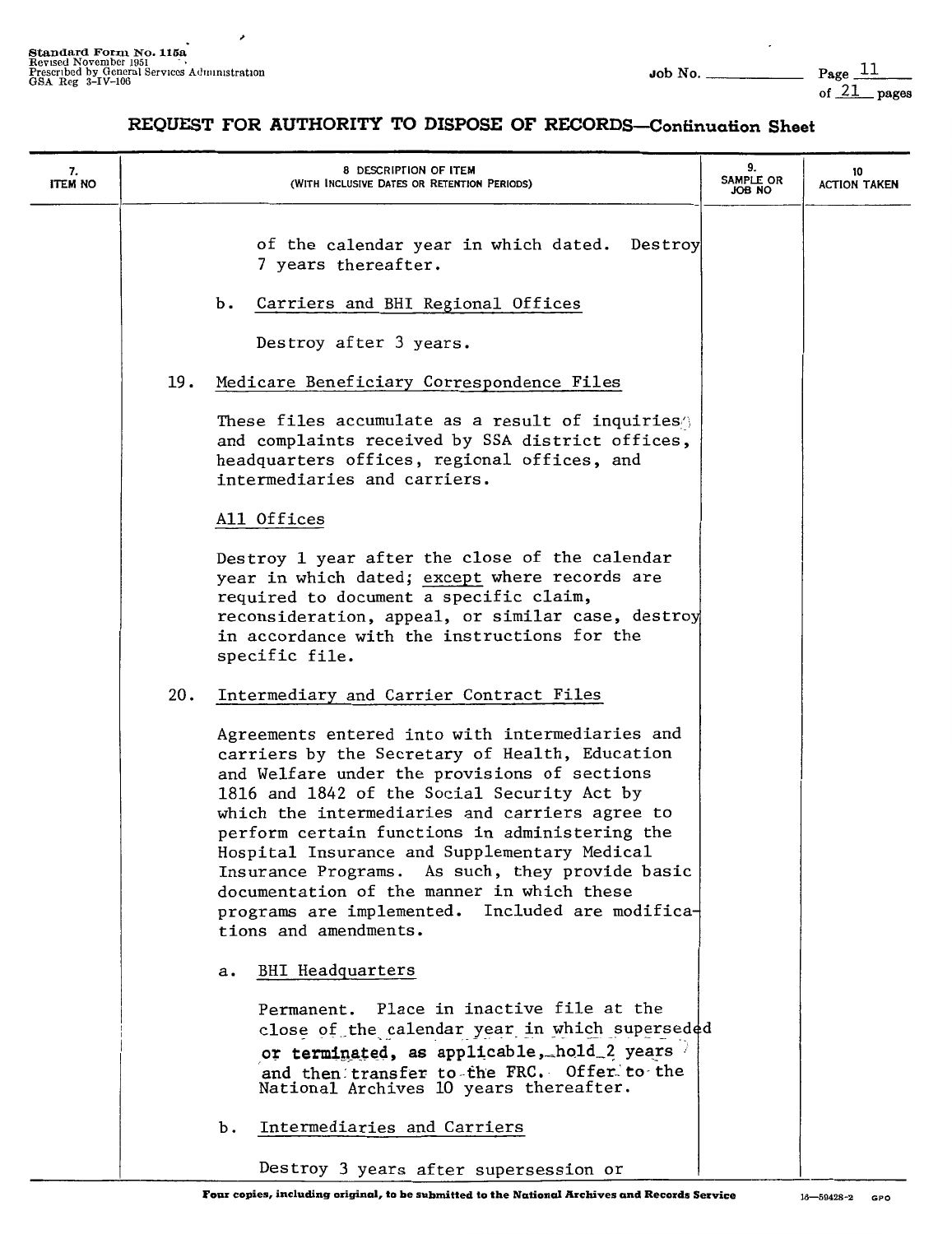$\overline{a}$ 

 $\cdot$ 

of 21\_pages

 $\epsilon$ 

| 7.<br><b>ITEM NO.</b> |     | 8 DESCRIPTION OF ITEM<br>(WITH INCLUSIVE DATES OR RETENTION PERIODS)                                                                                                                                                                                                                                                                                                                                                                                                          | SAMPLE OR<br>OA BOL | 10<br><b>ACTION TAKEN</b> |
|-----------------------|-----|-------------------------------------------------------------------------------------------------------------------------------------------------------------------------------------------------------------------------------------------------------------------------------------------------------------------------------------------------------------------------------------------------------------------------------------------------------------------------------|---------------------|---------------------------|
|                       | 21. | termination, as applicable.<br>Intermediary and Carrier Subcontract Files<br>Copies of intermediaries' agreements with<br>subcontractors regarding performance of audits                                                                                                                                                                                                                                                                                                      |                     |                           |
|                       |     | and the providers' costs, leases for building<br>space, equipment, consulting, and other services.<br>Included are SSA approvals, amendments, and<br>similar papers.                                                                                                                                                                                                                                                                                                          |                     |                           |
|                       |     | BHI Headquarters<br>а.                                                                                                                                                                                                                                                                                                                                                                                                                                                        |                     |                           |
|                       |     | Cut off file at the close of the calendar<br>year in which agreement was terminated,<br>hold 1 additional year, and transfer to<br>the FRC. Destroy 5 years thereafter.                                                                                                                                                                                                                                                                                                       |                     |                           |
|                       |     | Intermediaries and Carriers<br>Ъ.                                                                                                                                                                                                                                                                                                                                                                                                                                             |                     |                           |
|                       |     | Destroy 3 years after termination of<br>agreement.                                                                                                                                                                                                                                                                                                                                                                                                                            |                     |                           |
|                       | 22. | Contract Performance Review Visit Files                                                                                                                                                                                                                                                                                                                                                                                                                                       |                     |                           |
|                       |     | Documents relating to scheduled or special visits<br>to intermediaries and carriers to review their<br>Medicare operations and to determine the degree<br>of adherence to established policy, adequacy<br>of service to the public, and to verify the<br>accuracy of reporting. Included are reports of<br>staff visits, followup reports, communications<br>concerning improvements in operations, and<br>other documents relating to contract performance<br>review visits. |                     |                           |
|                       |     | BHI Headquarters<br>а.                                                                                                                                                                                                                                                                                                                                                                                                                                                        |                     |                           |
|                       |     | Cut off at the close of the calendar year in<br>which action on the review is completed, hold<br>2 years, and then transfer to the FRC.<br>Destroy 4 years thereafter.                                                                                                                                                                                                                                                                                                        |                     |                           |
|                       |     | Other Offices<br>Ъ.                                                                                                                                                                                                                                                                                                                                                                                                                                                           |                     |                           |
|                       |     | Destroy after 2 years.                                                                                                                                                                                                                                                                                                                                                                                                                                                        |                     |                           |
|                       |     |                                                                                                                                                                                                                                                                                                                                                                                                                                                                               |                     |                           |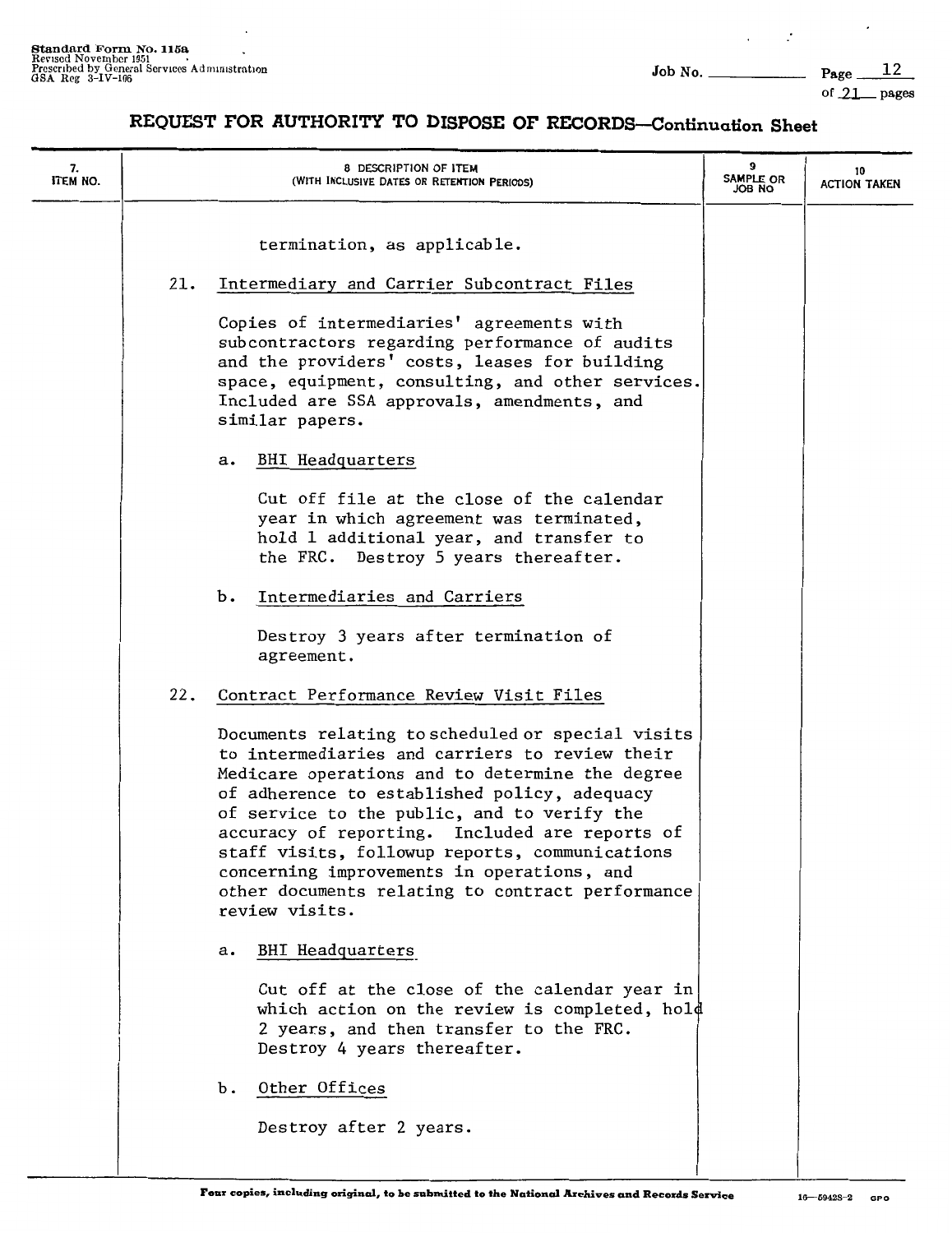$\ddot{\phantom{a}}$  .

 $\cdot$ 

| 7.<br><b>ITEM NO</b> |     | 8 DESCRIPTION OF ITEM<br>(WITH INCLUSIVE DATES OR RETENTION PERIODS)                                                                                                                                                                                                                                                                                                                                             | 9<br>SAMPLE OR<br>ON BOL | 10<br><b>ACTION TAKEN</b> |
|----------------------|-----|------------------------------------------------------------------------------------------------------------------------------------------------------------------------------------------------------------------------------------------------------------------------------------------------------------------------------------------------------------------------------------------------------------------|--------------------------|---------------------------|
|                      | 23. | Provider Nomination Files<br>Letters from providers of services stating their<br>choice of intermediary, including changes of<br>ownership and intermediaries. Also included are<br>letters to intermediaries listing providers who<br>have nominated them and letters used to update<br>provider listings.                                                                                                      |                          |                           |
|                      |     | <b>BHI</b> Headquarters<br>Destroy 1 year after termination of provider<br>participation.                                                                                                                                                                                                                                                                                                                        |                          |                           |
|                      | 24. | Intermediary and Carrier Closing Agreements<br>These files contain the accepted final settlement<br>for all intermediary and carrier costs of<br>administration and consist of the Closing<br>Agreement, Appendix, and Schedules of Balances<br>due the Intermediary, Carrier or Secretary.                                                                                                                      |                          |                           |
|                      |     | <b>BHI</b> Headquarters<br>$a \cdot$<br>Transfer to the FRC 3 years after DHEW audit<br>and final settlement. Use Records Group 217.<br>Intermediaries, Carriers, and BHI Regional<br>Ъ.<br>Offices<br>Destroy 3 years after DHEW audit and final<br>settlement.                                                                                                                                                 |                          |                           |
|                      | 25. | Carrier Computer Printout Records<br>Computer printouts used in processing, paying,<br>and controlling Part B Medicare claims.<br>Pending and process listing, payment listing,<br>а.<br>duplicate check control, master file update<br>control, and profiles of physicians and<br>other supplies of services.<br>Carriers<br>Destroy 4 years after the close of the<br>calendar year in which payment was made. |                          |                           |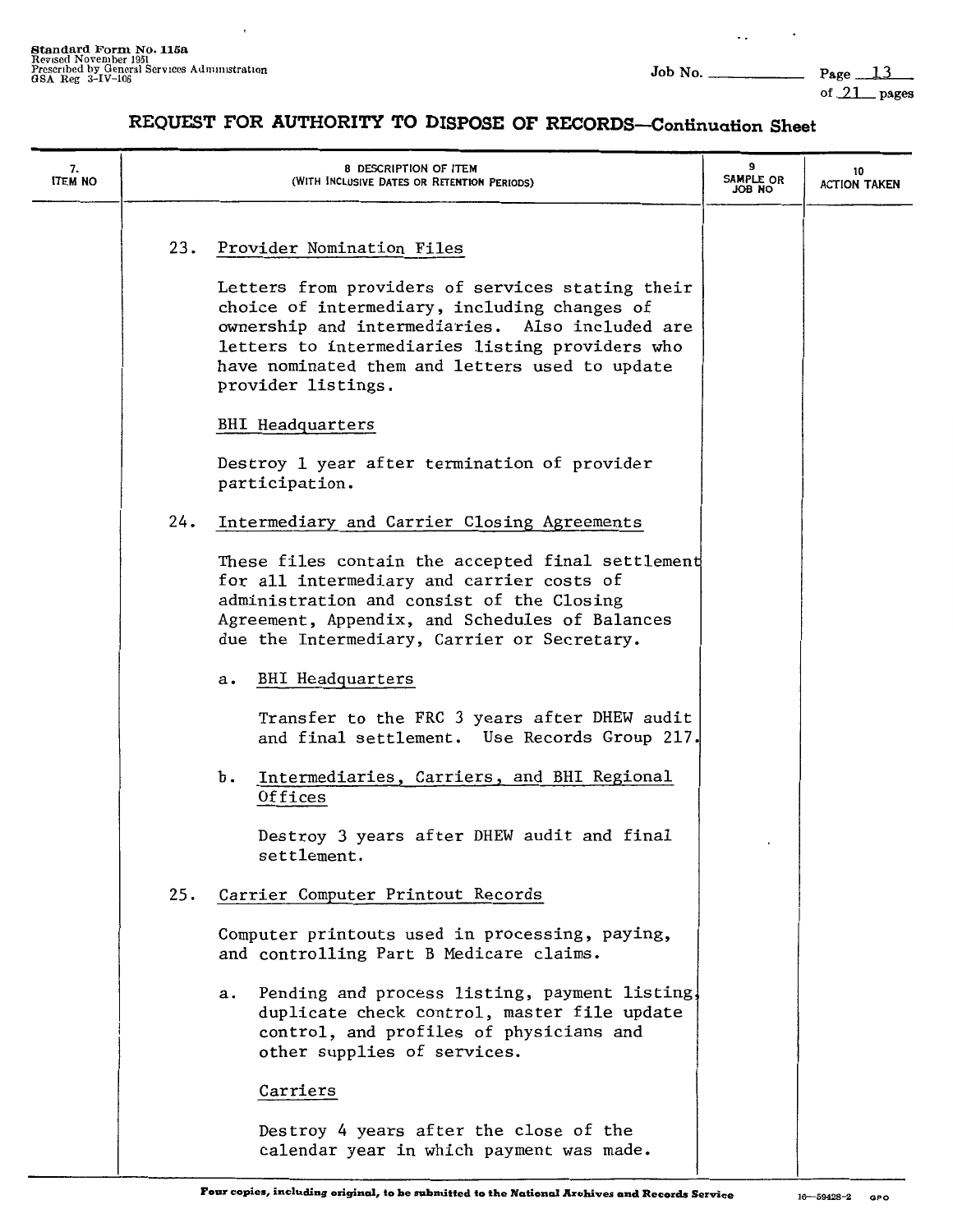| 7<br><b>ITEM NO</b> |     |          | 8 DESCRIPTION OF ITEM<br>(WITH INCLUSIVE DATES OR RETENTION PERIODS)                                                                                                                                                                                                                                                                                                                                                           | g<br>SAMPLE OR<br><b>JOB NO</b> | 10<br><b>ACTION TAKEN</b> |
|---------------------|-----|----------|--------------------------------------------------------------------------------------------------------------------------------------------------------------------------------------------------------------------------------------------------------------------------------------------------------------------------------------------------------------------------------------------------------------------------------|---------------------------------|---------------------------|
|                     |     |          | b. Check listing and bank reconciliation.                                                                                                                                                                                                                                                                                                                                                                                      |                                 |                           |
|                     |     | Carriers | Destroy 6 years after the close of the<br>calendar year in which paid or voided.                                                                                                                                                                                                                                                                                                                                               |                                 |                           |
|                     |     |          | c. Query and query reply listing, transaction<br>listing, activity listing, posting exceptions<br>analysis of posting errors, claims inventory<br>control, edit input transactions, and aging<br>of open claims.                                                                                                                                                                                                               |                                 |                           |
|                     |     | Carriers |                                                                                                                                                                                                                                                                                                                                                                                                                                |                                 |                           |
|                     |     |          | Destroy 3 years after processing. (Carriers<br>with the capability of electronically<br>retaining the data contained in the query<br>and query reply listing may destroy the<br>paper copies after tapes have been verified).                                                                                                                                                                                                  |                                 |                           |
|                     | 26. |          | Cost Report Files                                                                                                                                                                                                                                                                                                                                                                                                              |                                 |                           |
|                     |     |          | Cost reports submitted by providers to intermed-<br>iaries for the purpose of determining Medicare<br>reimbursable costs. Each cost report contains<br>a provider's statement of reimbursable cost,<br>cost-finding schedules, auditor's comments,<br>final settlement letters and other data necessary<br>to determine reimbursable costs, prepared in<br>accordance with regulations and the principles<br>of reimbursement. |                                 |                           |
|                     |     | а.       | <b>BHI</b> Headquarters                                                                                                                                                                                                                                                                                                                                                                                                        |                                 |                           |
|                     |     | (1)      | Audited Reports and Those Settled<br>Without Audit                                                                                                                                                                                                                                                                                                                                                                             |                                 |                           |
|                     |     |          | Retain for 3 years after completion of<br>audit and/or settlement process and<br>transfer to FRC. Destroy 5 years<br>thereafter.                                                                                                                                                                                                                                                                                               |                                 |                           |
|                     |     | (2)      | Unaudited Reports                                                                                                                                                                                                                                                                                                                                                                                                              |                                 |                           |
|                     |     |          | Destroy 3 years after receipt.                                                                                                                                                                                                                                                                                                                                                                                                 |                                 |                           |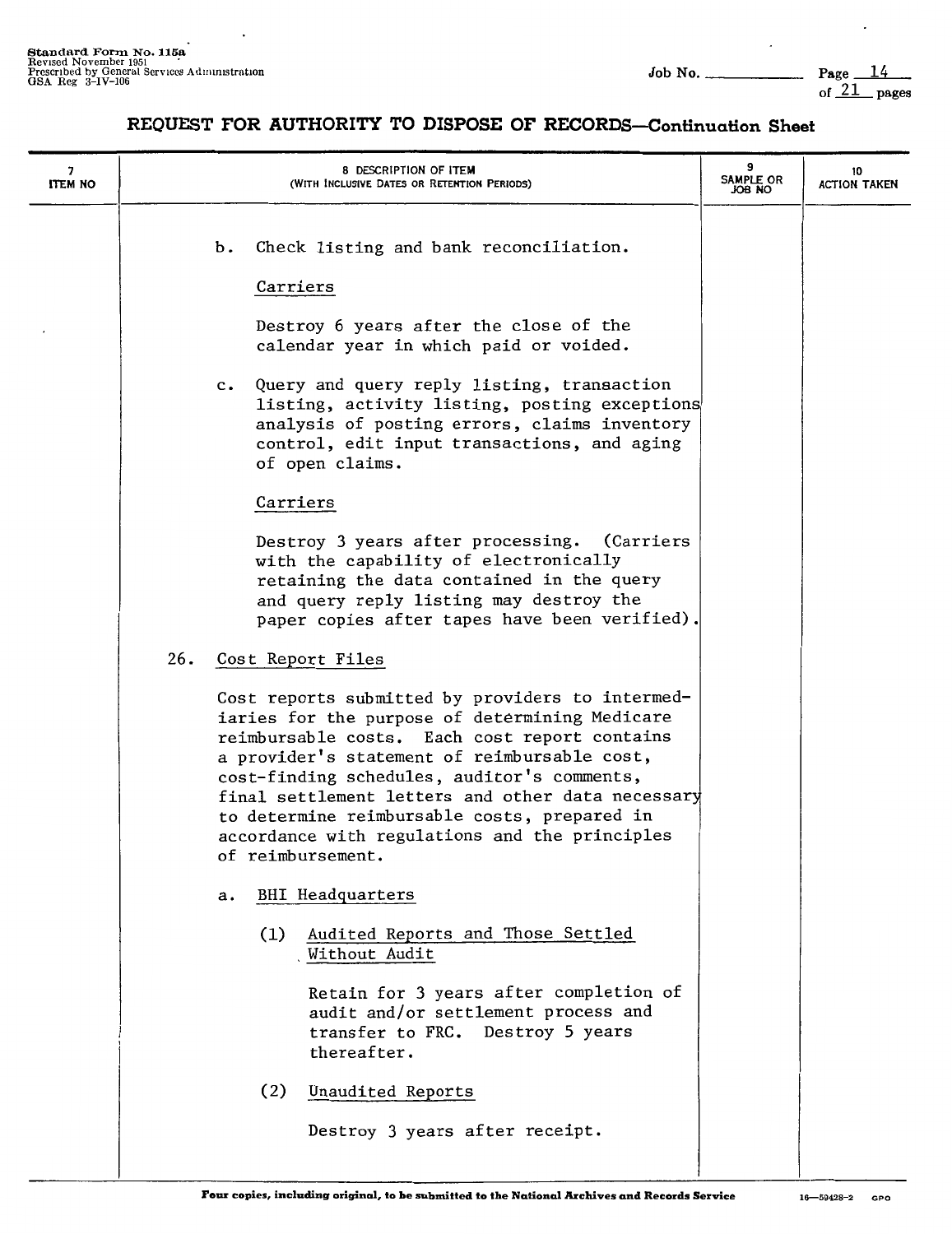$\mathbf{r}$ 

 $\mathbb{R}^{\mathbb{Z}^2}$ 

 $\ddot{\phantom{a}}$ 

| 7.<br>ITEM NO. |     |    |          | 8 DESCRIPTION OF ITEM<br>(WITH INCLUSIVE DATES OR RETENTION PERIODS)                                                                                                                                                                                                                                                                                                                                                                                                                                                                                                                                                                                                                | 9<br>SAMPLE OR<br>JOB NO | 10<br><b>ACTION TAKEN</b> |
|----------------|-----|----|----------|-------------------------------------------------------------------------------------------------------------------------------------------------------------------------------------------------------------------------------------------------------------------------------------------------------------------------------------------------------------------------------------------------------------------------------------------------------------------------------------------------------------------------------------------------------------------------------------------------------------------------------------------------------------------------------------|--------------------------|---------------------------|
|                |     | Ъ. |          | Intermediaries<br>Destroy 5 years after completion of audit<br>and/or settlement process.                                                                                                                                                                                                                                                                                                                                                                                                                                                                                                                                                                                           |                          |                           |
|                | 27. |    |          | Provider Certification Files                                                                                                                                                                                                                                                                                                                                                                                                                                                                                                                                                                                                                                                        |                          |                           |
|                |     |    | product. | Documents relating to the survey and certification<br>of suppliers and providers of service.<br>Included<br>are official certification and transmittal forms,<br>survey report forms, utilization review plans,<br>provider agreements, transfer agreements, plans<br>of correction, civil rights compliance forms,<br>intermediary designation and tie-in notices,<br>certification letters, and various forms and<br>correspondence used in the certification process<br>with respect to individual facilities. Excluded<br>from this definition are surveyors' notes, rough<br>copy survey report forms, and other workpapers<br>which are merged into and superseded by a final |                          |                           |
|                |     | а. |          | SSA Regional Offices                                                                                                                                                                                                                                                                                                                                                                                                                                                                                                                                                                                                                                                                |                          |                           |
|                |     |    |          | Destroy after 6 years.                                                                                                                                                                                                                                                                                                                                                                                                                                                                                                                                                                                                                                                              |                          |                           |
|                |     | Ъ. |          | State Agencies                                                                                                                                                                                                                                                                                                                                                                                                                                                                                                                                                                                                                                                                      |                          |                           |
|                |     |    | (1)      | Nonparticipating Facilities                                                                                                                                                                                                                                                                                                                                                                                                                                                                                                                                                                                                                                                         |                          |                           |
|                |     |    |          | Destroy 2 years after termination,<br>closure, withdrawal, or denial, as<br>applicable; except documents pertaining<br>to facilities for which no certification<br>was ever completed, destroy 1 year after<br>last certification, contact, or<br>correspondence.                                                                                                                                                                                                                                                                                                                                                                                                                   |                          |                           |
|                |     |    | (2)      | Participating Facilities                                                                                                                                                                                                                                                                                                                                                                                                                                                                                                                                                                                                                                                            |                          |                           |
|                |     |    |          | Retain a facility's current utilization<br>review plan (hospitals and extended care)<br>facilities [ECF's]), transfer agreements<br>(ECF's), and floor plan or physical<br>plant layout.                                                                                                                                                                                                                                                                                                                                                                                                                                                                                            |                          |                           |
|                |     |    |          | Destroy all other material after 3 years                                                                                                                                                                                                                                                                                                                                                                                                                                                                                                                                                                                                                                            |                          |                           |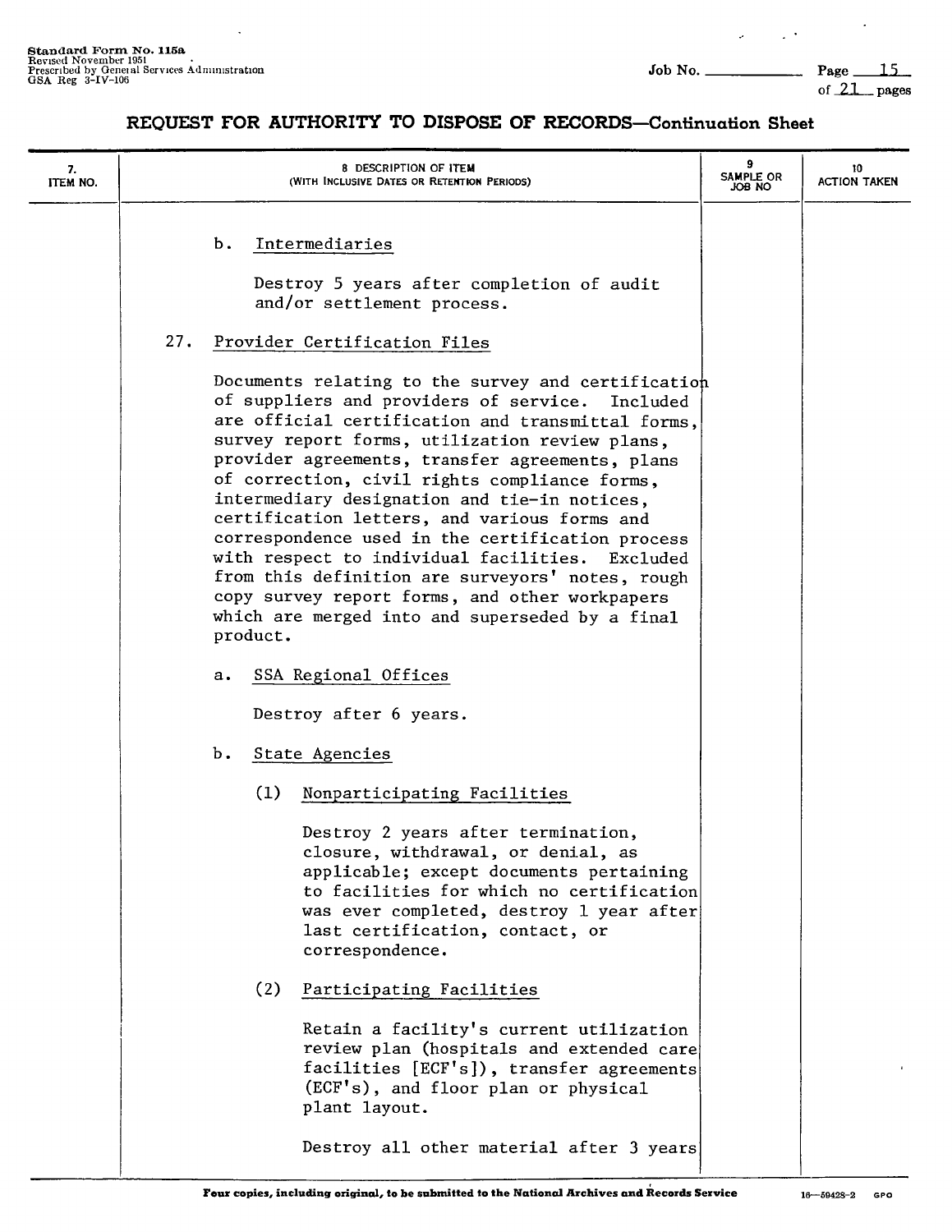$\mathcal{L}(\mathcal{C})$ 

of  $21$  pages

| 7<br><b>ITEM NO</b> | 8 DESCRIPTION OF ITEM<br>(WITH INCLUSIVE DATES OR RETENTION PERIODS)                                                                                                                                                                                                                                                                                                                                                                                                                                                                                                                                                                                                                                                                       | 9.<br>SAMPLE OR<br>ON 8OL | 10<br><b>ACTION TAKEN</b> |
|---------------------|--------------------------------------------------------------------------------------------------------------------------------------------------------------------------------------------------------------------------------------------------------------------------------------------------------------------------------------------------------------------------------------------------------------------------------------------------------------------------------------------------------------------------------------------------------------------------------------------------------------------------------------------------------------------------------------------------------------------------------------------|---------------------------|---------------------------|
|                     | for hospitals and home health agencies<br>and after 2 years for all other facilities.<br>Retain the material for the two most<br>recent certification actions in any<br>event.                                                                                                                                                                                                                                                                                                                                                                                                                                                                                                                                                             |                           |                           |
| 28.                 | Provider Statistical and Reimbursement Reports<br>EDP printouts or microfilms showing summaries of<br>payments to hospitals, skilled nursing facilities,<br>home health agencies, and other providers of<br>service. They are used to effect cost settlements<br>between the intermediaries and the providers for<br>program validation purposes, and to determine<br>accuracy of cost reports. These reports contain<br>Part A and Part B inpatient and outpatient<br>information, inpatient statistics, total bills,<br>covered costs, and other related data.<br><b>BHI</b> Headquarters<br>$a_{\bullet}$<br>Destroy printouts 3 years after the date<br>issued. Destroy microfilm upon receipt and<br>verification of subsequent film. |                           |                           |
|                     | Intermediaries<br>b.<br>Destroy 5 years after completion of audit<br>and/or settlement process for provider cost<br>report for corresponding fiscal year.                                                                                                                                                                                                                                                                                                                                                                                                                                                                                                                                                                                  |                           |                           |
| 29.                 | Medical Facilities Directory Files<br>Listings of providers of service showing provider<br>identification and intermediary numbers, effective<br>date, and city where located. Also included are<br>alphabetical listings of facilities by State,<br>cities within the State, and facility name within<br>These lists contain mailing addresses,<br>city.<br>provider numbers, intermediary numbers, effective<br>dates, termination codes, billing elections,<br>radiological and laboratory services, total<br>beds, nusring beds, and accreditation by Joint<br>Commission on Accreditation of Hospitals and the<br>American Osteopathic Association.                                                                                   |                           |                           |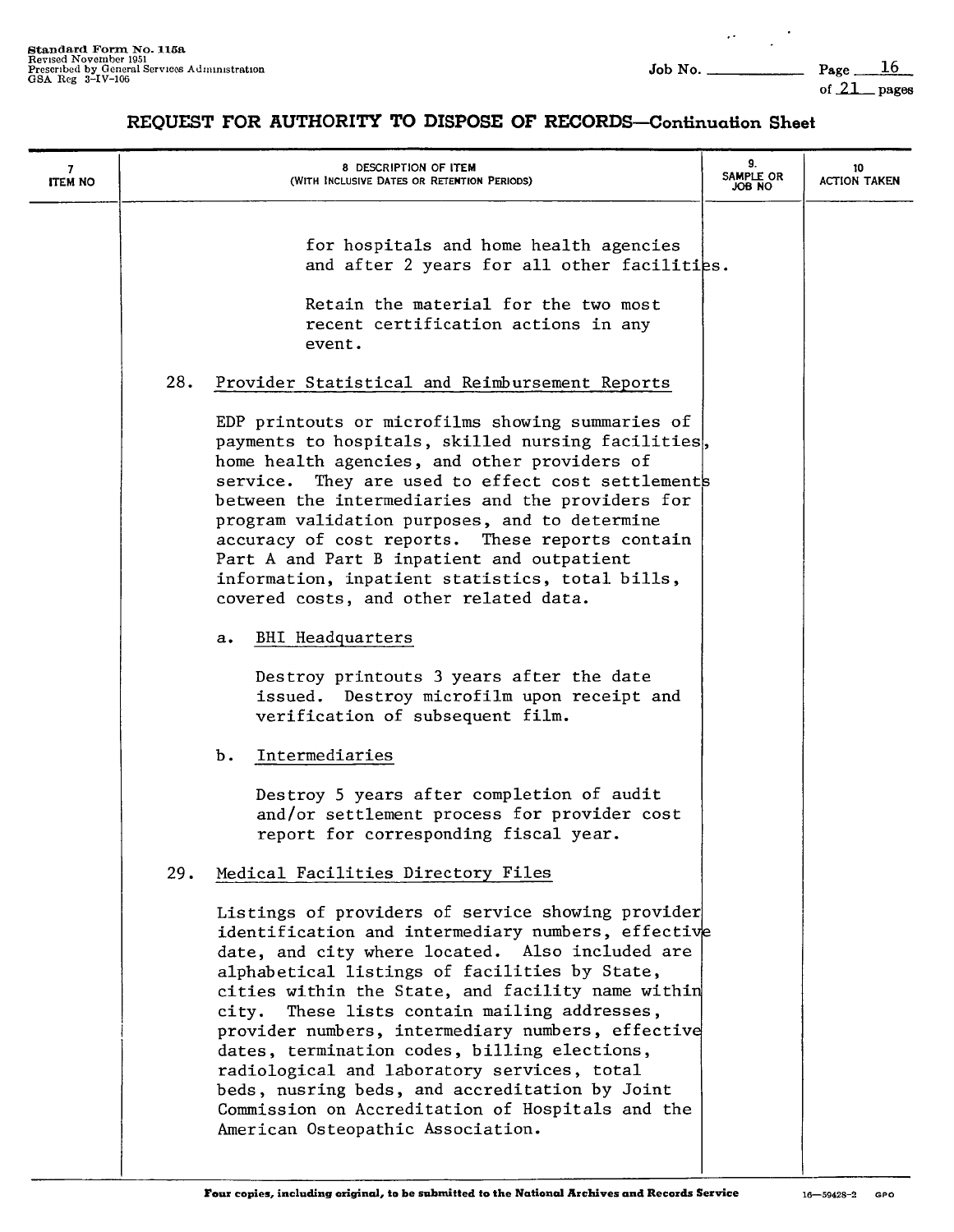$\overline{a}$ 

 $\overline{\phantom{a}}$ 

| 7<br>ITEM NO. |     | 8 DESCRIPTION OF ITEM<br>(WITH INCLUSIVE DATES OR RETENTION PERIODS)                                                                                                                                                                                                                                                                                                                                                                                                                                                                                                      | 9<br>SAMPLE OR<br>ON BOL | 10<br>ACTION TAKEN |
|---------------|-----|---------------------------------------------------------------------------------------------------------------------------------------------------------------------------------------------------------------------------------------------------------------------------------------------------------------------------------------------------------------------------------------------------------------------------------------------------------------------------------------------------------------------------------------------------------------------------|--------------------------|--------------------|
|               |     | All Offices<br>Destroy when superseded or obsolete.                                                                                                                                                                                                                                                                                                                                                                                                                                                                                                                       |                          |                    |
|               | 30. | State Agency Budget and Financial Report Files                                                                                                                                                                                                                                                                                                                                                                                                                                                                                                                            |                          |                    |
|               |     | Files used to estimate, justify, and approve<br>State agency health insurance program costs, and<br>to account for funds received and expended by the<br>State agencies. Included are Forms SSA-1465,<br>State Agency Budget Request; SSA-1465A, State<br>Agency Budget List of Positions; SSA-1466,<br>State Agency Schedule for Equipment Purchases;<br>SSA-1467, State Agency Budget Notice of Approval;<br>SSA-1468, Notice to State Agency; SSA-1469,<br>Financial Accountability Statement; SSA-1469A,<br>Quarterly Expenditure Report; and indirect cost<br>forms. |                          |                    |
|               |     | BHI Headquarters and Regional Offices<br>$a$ .                                                                                                                                                                                                                                                                                                                                                                                                                                                                                                                            |                          |                    |
|               |     | Destroy 6 years following the close of the<br>budget year.                                                                                                                                                                                                                                                                                                                                                                                                                                                                                                                |                          |                    |
|               |     | State Agencies<br>Ъ.                                                                                                                                                                                                                                                                                                                                                                                                                                                                                                                                                      |                          |                    |
|               |     | Destroy 3 years after DHEW audit or 5 years<br>after the close of the budget year whichever<br>is earlier.                                                                                                                                                                                                                                                                                                                                                                                                                                                                |                          |                    |
|               | 31. | State Agreements                                                                                                                                                                                                                                                                                                                                                                                                                                                                                                                                                          |                          |                    |
|               |     | Agreements entered into with the State agencies<br>by the Secretary of Health, Education, and Welfare<br>under the provisions of section 1864 of the<br>Social Security Act, by which the State agency<br>assists SSA in determining whether health care<br>providers and suppliers meet and continue to meet<br>the requirements for coverage or participation.<br>Also included are "subagreements" by which<br>State agencies subcontract some Medicare functions<br>to other governmental or private organizations.                                                   |                          |                    |
|               |     | BHI Headquarters<br>$a_{\bullet}$                                                                                                                                                                                                                                                                                                                                                                                                                                                                                                                                         |                          |                    |
|               |     | Transfer to the FRC at the close<br>Permanent.<br>of the calendar year in which terminated.                                                                                                                                                                                                                                                                                                                                                                                                                                                                               |                          |                    |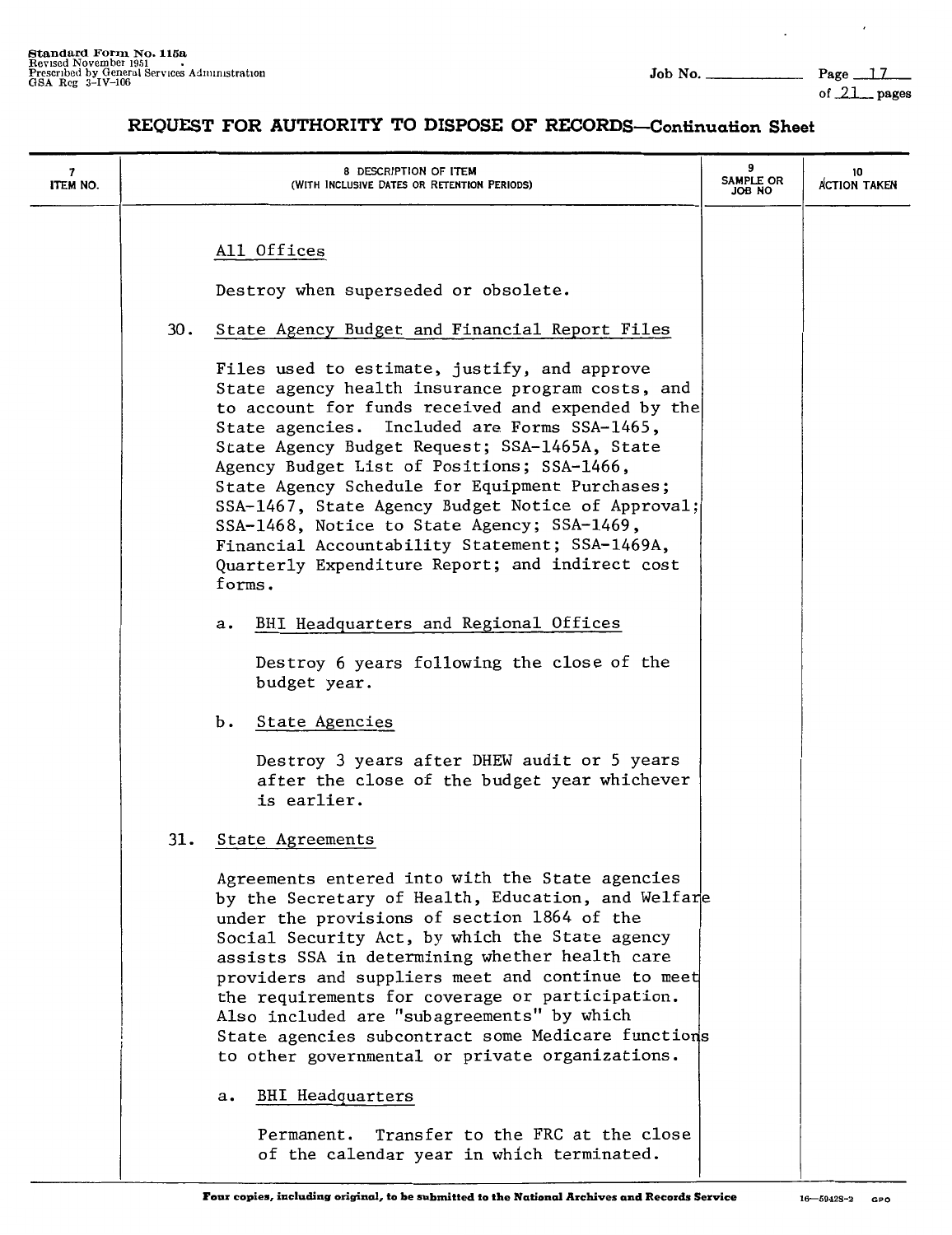$\overline{a}$ 

ł.

| $\overline{\mathbf{z}}$<br>ITEM NO. |     | 8 DESCRIPTION OF ITEM<br>(WITH INCLUSIVE DATES OR RETENTION PERIODS)                                                                                                                                                                                                                                                                                                      | SAMPLE OR<br>JOB NO | 10<br><b>ACTION TAKEN</b> |
|-------------------------------------|-----|---------------------------------------------------------------------------------------------------------------------------------------------------------------------------------------------------------------------------------------------------------------------------------------------------------------------------------------------------------------------------|---------------------|---------------------------|
|                                     |     | Offer to the National Archives 20 years<br>thereafter.                                                                                                                                                                                                                                                                                                                    |                     |                           |
|                                     |     | b. Regional Offices                                                                                                                                                                                                                                                                                                                                                       |                     |                           |
|                                     |     | Destroy 5 years after the close of the calendar<br>year in which terminated.                                                                                                                                                                                                                                                                                              |                     |                           |
|                                     |     | c. State Agencies                                                                                                                                                                                                                                                                                                                                                         |                     |                           |
|                                     |     | Dispose of according to State practice.                                                                                                                                                                                                                                                                                                                                   |                     |                           |
|                                     | 32. | State Agency Review Files                                                                                                                                                                                                                                                                                                                                                 |                     |                           |
|                                     |     | Documents relating to administrative review of<br>State agency operations and certification<br>procedures. Included are reports of visits,<br>communications concerning improvements in<br>operations, and other papers pertaining to<br>reviews of State agency practices.                                                                                               |                     |                           |
|                                     |     | BHI Headquarters<br>а.                                                                                                                                                                                                                                                                                                                                                    |                     |                           |
|                                     |     | Destroy 5 years after the close of the<br>calendar year in which dated.                                                                                                                                                                                                                                                                                                   |                     |                           |
|                                     |     | b. State Agencies                                                                                                                                                                                                                                                                                                                                                         |                     |                           |
|                                     |     | Destroy after 3 years.                                                                                                                                                                                                                                                                                                                                                    |                     |                           |
|                                     | 33. | State Buy-In Agreements                                                                                                                                                                                                                                                                                                                                                   |                     |                           |
|                                     |     | Agreements entered into with the State agencies<br>by the Secretary of Health, Education, and<br>Welfare under the provisions of section 1843 of<br>the Social Security Act. The agreements provide<br>coverage under the Supplementary Medical Insurance<br>Program for certain individuals receiving money<br>payments under State approved public assistance<br>plans. |                     |                           |
|                                     |     | BHI Headquarters<br>а.                                                                                                                                                                                                                                                                                                                                                    |                     |                           |
|                                     |     | Transfer to the FRC at the close<br>Permanent.<br>of the calendar year in which terminated.<br>Offer to the National Archives 20 years<br>thereafter.                                                                                                                                                                                                                     |                     |                           |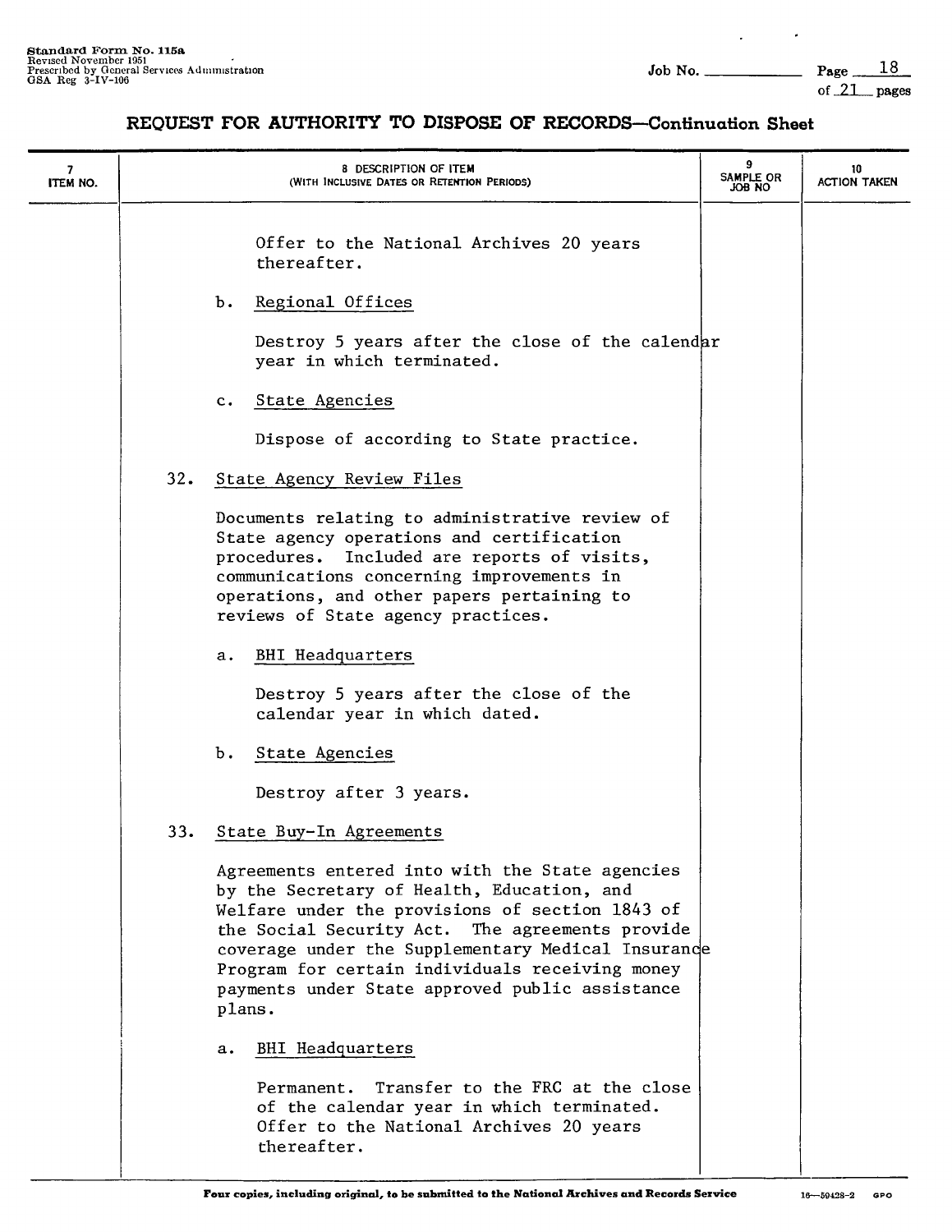$\mathcal{L}_{\rm eff}$  and  $\mathcal{L}_{\rm eff}$ 

 $\ddot{\phantom{0}}$ 

| 7<br><b>ITEM NO</b> |     | 8 DESCRIPTION OF ITEM<br>(WITH INCLUSIVE DATES OR RETENTION PERIODS)                                                                                                                                                                                                                                                                                                                                                                        | 9.<br>SAMPLE OR<br>ON BOL | 10<br><b>ACTION TAKEN</b> |
|---------------------|-----|---------------------------------------------------------------------------------------------------------------------------------------------------------------------------------------------------------------------------------------------------------------------------------------------------------------------------------------------------------------------------------------------------------------------------------------------|---------------------------|---------------------------|
|                     |     | Regional Offices<br>Ъ.<br>Destroy 5 years after the close of the<br>calendar year in which terminated.                                                                                                                                                                                                                                                                                                                                      |                           |                           |
|                     |     | State Agencies<br>c.<br>Dispose of according to State practices.                                                                                                                                                                                                                                                                                                                                                                            |                           |                           |
|                     | 34. | Program Validation Reviews                                                                                                                                                                                                                                                                                                                                                                                                                  |                           |                           |
|                     |     | Documents relating to program validation reviews<br>conducted to identify the degree to which program<br>provisions are being properly applied by the<br>providers of health care services. Included<br>are validation review visit reports, schedules<br>of planned validation reviews, notice of visits,<br>and other papers directly related to the program<br>validation review process.                                                |                           |                           |
|                     |     | BHI Headquarters and Regional Offices                                                                                                                                                                                                                                                                                                                                                                                                       |                           |                           |
|                     |     | Place in inactive file on receipt of subsequent<br>review or after 2 years, whichever is earlier.<br>Destroy after 3 additional years.                                                                                                                                                                                                                                                                                                      |                           |                           |
|                     | 35. | Detailed Printouts (Depots)                                                                                                                                                                                                                                                                                                                                                                                                                 |                           |                           |
|                     |     | EDP printouts showing individual bill and payment<br>information for hospitals, skilled nursing<br>facilities, home health agencies, and other<br>providers of service. These reports are used<br>by intermediaries and providers to reconcile the<br>Provider Statistical and Reimbursement Reports<br>(see item B.28) to their own records by itemizing<br>which bills have been processed by SSA and are<br>included in the PS&R report. |                           |                           |
|                     |     | BHI Headquarters<br>а.                                                                                                                                                                                                                                                                                                                                                                                                                      |                           |                           |
|                     |     | Destroy printouts 3 years after the date<br>issued.                                                                                                                                                                                                                                                                                                                                                                                         |                           |                           |
|                     |     | Intermediaries<br>b.                                                                                                                                                                                                                                                                                                                                                                                                                        |                           |                           |
|                     |     | Destroy 5 years after completion of audit<br>and/or settlement process for provider cost<br>report for corresponding fiscal year.                                                                                                                                                                                                                                                                                                           |                           |                           |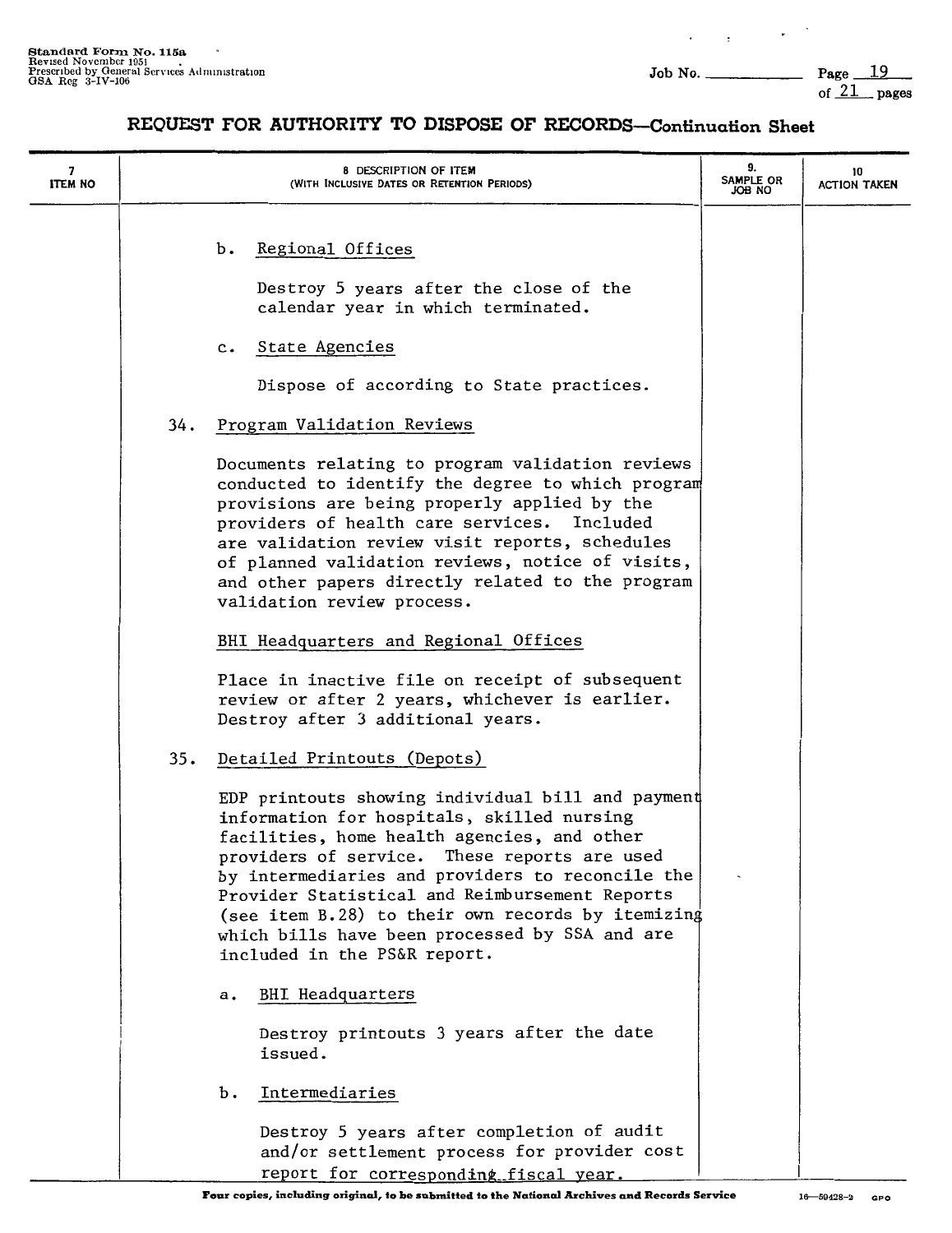$\sim 10^4$ 

 $\sim$ 

ä,

| 7<br><b>ITEM NO</b> |     | 8 DESCRIPTION OF ITEM<br>(WITH INCLUSIVE DATES OR RETENTION PERIODS)                                                                                                                                                                                                                                                                                | 9<br><b>SAMPLE OR</b><br>ON 8OL | 10<br><b>ACTION TAKEN</b> |
|---------------------|-----|-----------------------------------------------------------------------------------------------------------------------------------------------------------------------------------------------------------------------------------------------------------------------------------------------------------------------------------------------------|---------------------------------|---------------------------|
|                     | 36. | Interim Rate Listings<br>Listings of interim rates in use by intermediaries<br>in making interim payments to hospitals, skilled<br>nursing facilities, home health agencies, and<br>other providers of services. These listings<br>are used as a source of information and for<br>studies.                                                          |                                 |                           |
|                     |     | <b>BHI</b> Headquarters                                                                                                                                                                                                                                                                                                                             |                                 |                           |
|                     |     | Destroy after 5 years.                                                                                                                                                                                                                                                                                                                              |                                 |                           |
|                     | 37. | Intermediary and Carrier Plan of Expenditure<br>Report                                                                                                                                                                                                                                                                                              |                                 |                           |
|                     |     | Forms SSA-2582 and SSA-2583, Plan of Expenditures,<br>submitted on November 15 and February 15 by the<br>intermediaries and carriers to provide SSA with<br>the basic data to analyze budget allotment status<br>when compared to actual accrued and anticipated<br>expenditures.                                                                   |                                 |                           |
|                     |     | All Offices                                                                                                                                                                                                                                                                                                                                         |                                 |                           |
|                     |     | Destroy 3 months after the close of the fiscal<br>year.                                                                                                                                                                                                                                                                                             |                                 |                           |
|                     | 38. | Intermediary and Carrier Monthly Comulative<br>Cost Report                                                                                                                                                                                                                                                                                          |                                 |                           |
|                     |     | Forms SSA-2584 and SSA-2585, Monthly Cost Report-<br>Cumulative. The reports, with the exception of<br>September, December, March and June, are submitted<br>monthly by the intermediaries and carriers to<br>supplement the detailed quarterly reports thereby<br>providing SSA with productivity and cost data<br>on a 12 month comulative basis. |                                 |                           |
|                     |     | All Offices                                                                                                                                                                                                                                                                                                                                         |                                 |                           |
|                     |     | Destroy 3 months after the close of the fiscal<br>year.                                                                                                                                                                                                                                                                                             |                                 |                           |
|                     | 39. | Provider Hearing Files                                                                                                                                                                                                                                                                                                                              |                                 |                           |
|                     |     | These files accumulate when a provider of services<br><u>is dissatisfied with SSA's determination that</u>                                                                                                                                                                                                                                          |                                 |                           |